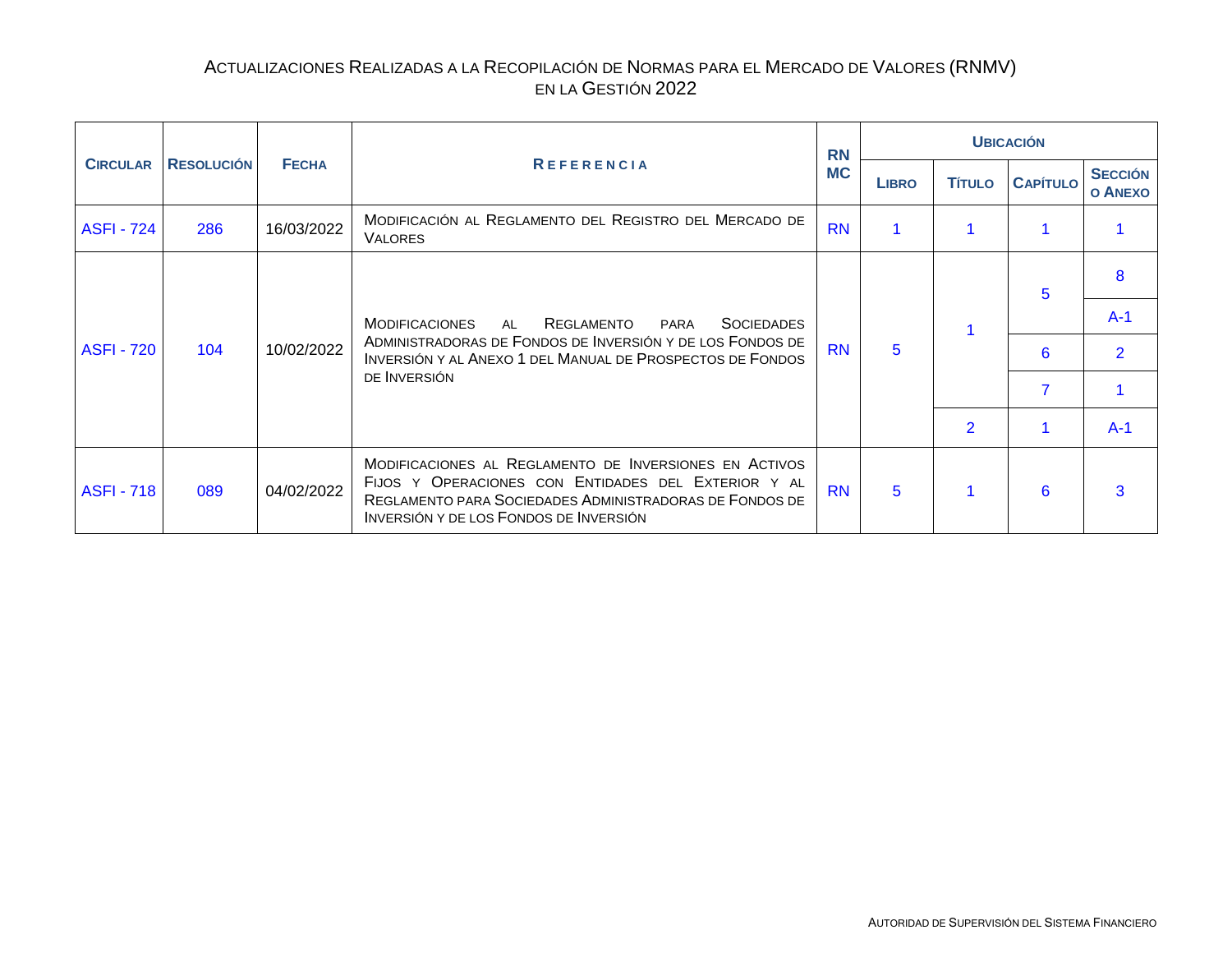<span id="page-1-0"></span>

| <b>CIRCULAR</b>   |                   |              |                                                                                                                                                 | <b>RN</b> |              | <b>UBICACIÓN</b> |                         |         |
|-------------------|-------------------|--------------|-------------------------------------------------------------------------------------------------------------------------------------------------|-----------|--------------|------------------|-------------------------|---------|
|                   | <b>RESOLUCIÓN</b> | <b>FECHA</b> | <b>REFERENCIA</b>                                                                                                                               |           | <b>LIBRO</b> | <b>TÍTULO</b>    | <b>CAPÍTULO SECCIÓN</b> |         |
| <b>ASFI - 711</b> | 1067              | 24/11/2021   | MODIFICACIÓN<br><b>SOCIEDADES</b><br>REGLAMENTO<br>PARA<br>AL<br>ADMINISTRADORAS DE FONDOS DE INVERSIÓN Y DE LOS FONDOS DE<br><b>I</b> NVERSIÓN | <b>RN</b> | 5            |                  | 6                       |         |
|                   |                   |              |                                                                                                                                                 |           |              |                  |                         |         |
|                   |                   |              | MODIFICACIONES AL REGLAMENTO DEL REGISTRO DEL MERCADO DE                                                                                        |           |              |                  | 6                       | $A-9-A$ |
| <b>ASFI - 709</b> | 1032              | 11/11/2021   | VALORES Y AL REGLAMENTO PARA EL ENVÍO DE INFORMACIÓN                                                                                            | <b>RN</b> |              |                  |                         | າ       |
|                   |                   |              | PERIÓDICA                                                                                                                                       |           | 10           |                  |                         |         |
|                   |                   |              |                                                                                                                                                 |           |              |                  |                         | $A-1$   |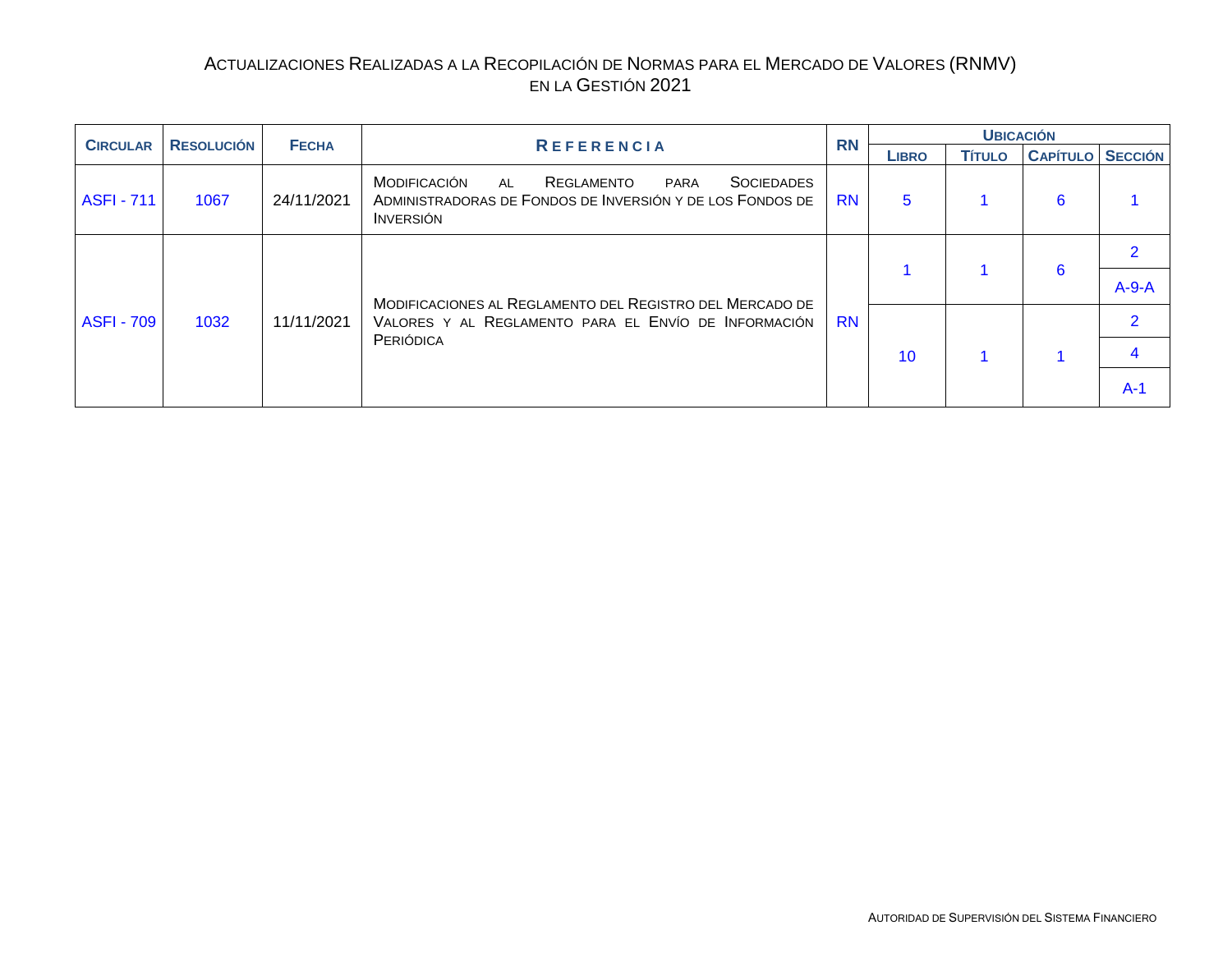<span id="page-2-0"></span>

| <b>CIRCULAR</b>   | <b>RN</b><br><b>RESOLUCIÓN</b><br><b>REFERENCIA</b><br><b>FECHA</b> |            | <b>UBICACIÓN</b>                                   |           |                         |                |                         |                                |  |                         |
|-------------------|---------------------------------------------------------------------|------------|----------------------------------------------------|-----------|-------------------------|----------------|-------------------------|--------------------------------|--|-------------------------|
|                   |                                                                     |            |                                                    |           | <b>LIBRO</b>            | <b>Título</b>  | <b>CAPÍTULO SECCIÓN</b> |                                |  |                         |
|                   |                                                                     |            |                                                    |           | 3                       | 1              | $\overline{2}$          | $\overline{7}$                 |  |                         |
|                   |                                                                     |            |                                                    |           |                         |                | $\overline{\mathbf{4}}$ | $\mathbf{1}$                   |  |                         |
|                   |                                                                     |            |                                                    |           |                         | 1              | $\overline{2}$          | $\overline{3}$                 |  |                         |
|                   |                                                                     |            |                                                    |           |                         |                | $\overline{3}$          | $\mathbf{1}$                   |  |                         |
|                   |                                                                     |            |                                                    |           | $\overline{\mathbf{4}}$ |                | $\overline{2}$          | $\overline{2}$                 |  |                         |
|                   |                                                                     |            |                                                    |           |                         | 3              | 3                       | $\mathbf{1}$                   |  |                         |
|                   |                                                                     |            |                                                    |           |                         |                | $\overline{7}$          | $\overline{\mathbf{4}}$        |  |                         |
|                   |                                                                     |            |                                                    | <b>RN</b> |                         |                | 9                       | 1                              |  |                         |
|                   |                                                                     |            |                                                    |           |                         |                | $\overline{2}$          | $\overline{\mathbf{4}}$        |  |                         |
| <b>ASFI - 698</b> | 768                                                                 | 20/08/2021 | MODIFICACIONES A LA RECOPILACIÓN DE NORMAS PARA EL |           | $\overline{5}$          | $\mathbf 1$    | 5                       | $\mathbf{1}$<br>$\overline{2}$ |  |                         |
|                   |                                                                     |            | MERCADO DE VALORES                                 |           |                         |                | $\overline{2}$          | $\overline{3}$                 |  |                         |
|                   |                                                                     |            |                                                    |           | $6\phantom{1}$          | $\overline{1}$ | $\overline{3}$          |                                |  |                         |
|                   |                                                                     |            |                                                    |           |                         |                |                         | $\mathbf{1}$                   |  |                         |
|                   |                                                                     |            |                                                    |           | 10                      | $\mathbf{1}$   | 1                       | $\overline{\mathbf{4}}$        |  |                         |
|                   |                                                                     |            |                                                    |           |                         |                |                         | $A-1$                          |  |                         |
|                   |                                                                     |            |                                                    |           | 11                      | 2 <sup>1</sup> | $\mathbf{1}$            | $A-1$                          |  |                         |
|                   |                                                                     |            |                                                    |           |                         |                |                         | $\mathbf{1}$                   |  |                         |
|                   |                                                                     |            |                                                    |           | 12                      | $\mathbf{1}$   | $\overline{2}$          | $\overline{2}$                 |  |                         |
|                   |                                                                     |            |                                                    |           |                         |                |                         | $\overline{3}$                 |  |                         |
|                   |                                                                     |            |                                                    |           |                         |                |                         |                                |  | $\overline{\mathbf{4}}$ |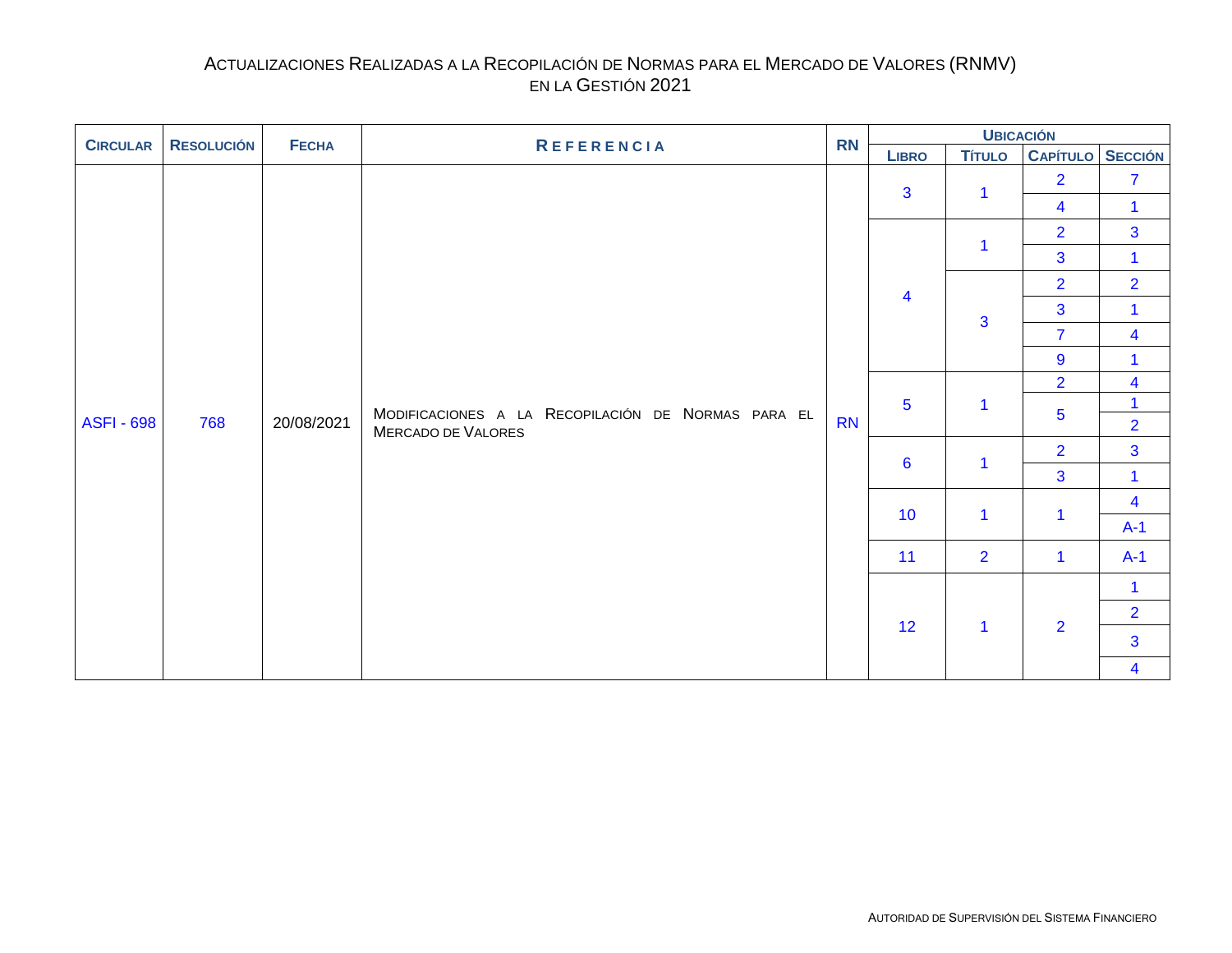<span id="page-3-0"></span>

| <b>CIRCULAR</b>   | <b>RESOLUCIÓN</b> | <b>FECHA</b> | <b>REFERENCIA</b>                                                             | <b>RN</b>    |                | <b>UBICACIÓN</b>               |                                                                                                                                                                                                                                                                                                                                                           |                                                  |  |  |
|-------------------|-------------------|--------------|-------------------------------------------------------------------------------|--------------|----------------|--------------------------------|-----------------------------------------------------------------------------------------------------------------------------------------------------------------------------------------------------------------------------------------------------------------------------------------------------------------------------------------------------------|--------------------------------------------------|--|--|
|                   |                   |              |                                                                               |              | <b>LIBRO</b>   | <b>Título</b>                  |                                                                                                                                                                                                                                                                                                                                                           |                                                  |  |  |
|                   |                   |              |                                                                               |              |                | $\mathbf{1}$<br>$\overline{3}$ |                                                                                                                                                                                                                                                                                                                                                           | $\mathbf{1}$<br>$\overline{2}$<br>$\overline{3}$ |  |  |
|                   |                   |              |                                                                               |              |                |                                |                                                                                                                                                                                                                                                                                                                                                           |                                                  |  |  |
|                   |                   |              |                                                                               |              |                |                                | $\overline{5}$                                                                                                                                                                                                                                                                                                                                            |                                                  |  |  |
|                   |                   |              |                                                                               |              |                |                                |                                                                                                                                                                                                                                                                                                                                                           |                                                  |  |  |
|                   |                   |              |                                                                               |              |                |                                | $\overline{2}$                                                                                                                                                                                                                                                                                                                                            |                                                  |  |  |
|                   |                   |              |                                                                               |              |                |                                | CAPÍTULO SECCIÓN<br>$A-1$<br>$\mathbf 1$<br>$\overline{2}$<br>$\mathbf{1}$<br>$\overline{3}$<br>$\overline{\mathbf{4}}$<br>6<br>$5\overline{)}$<br>$6\overline{6}$<br>$A-7$<br>$A-8$<br>$\overline{2}$<br>3<br>9<br>$\overline{4}$<br>$A-9$<br>$A-10$<br>$\mathbf{1}$<br>$\overline{2}$<br>$\overline{3}$<br>$\overline{\mathbf{4}}$<br>5<br>$\mathbf{1}$ |                                                  |  |  |
|                   |                   |              |                                                                               | $\mathbf{1}$ | $\mathbf{1}$   |                                |                                                                                                                                                                                                                                                                                                                                                           |                                                  |  |  |
|                   |                   |              |                                                                               |              |                |                                |                                                                                                                                                                                                                                                                                                                                                           |                                                  |  |  |
|                   |                   |              | REGLAMENTO PARA LA REALIZACIÓN DEL TRABAJO DE AUDITORÍA                       |              |                |                                |                                                                                                                                                                                                                                                                                                                                                           |                                                  |  |  |
|                   |                   |              |                                                                               |              |                |                                |                                                                                                                                                                                                                                                                                                                                                           |                                                  |  |  |
| <b>ASFI - 695</b> | 646               | 23/07/2021   | EXTERNA Y MODIFICACIONES AL REGLAMENTO DEL REGISTRO DEL<br>MERCADO DE VALORES | <b>RN</b>    |                |                                |                                                                                                                                                                                                                                                                                                                                                           |                                                  |  |  |
|                   |                   |              |                                                                               |              |                |                                |                                                                                                                                                                                                                                                                                                                                                           |                                                  |  |  |
|                   |                   |              |                                                                               |              |                |                                |                                                                                                                                                                                                                                                                                                                                                           |                                                  |  |  |
|                   |                   |              |                                                                               |              |                |                                |                                                                                                                                                                                                                                                                                                                                                           |                                                  |  |  |
|                   |                   |              |                                                                               |              |                |                                |                                                                                                                                                                                                                                                                                                                                                           |                                                  |  |  |
|                   |                   |              |                                                                               |              |                |                                |                                                                                                                                                                                                                                                                                                                                                           |                                                  |  |  |
|                   |                   |              |                                                                               |              |                |                                |                                                                                                                                                                                                                                                                                                                                                           |                                                  |  |  |
|                   |                   |              |                                                                               |              |                |                                |                                                                                                                                                                                                                                                                                                                                                           |                                                  |  |  |
|                   |                   |              |                                                                               |              | $\overline{7}$ | $\overline{2}$                 |                                                                                                                                                                                                                                                                                                                                                           |                                                  |  |  |
|                   |                   |              |                                                                               |              |                |                                |                                                                                                                                                                                                                                                                                                                                                           | $6\overline{6}$                                  |  |  |
|                   |                   |              |                                                                               |              |                |                                |                                                                                                                                                                                                                                                                                                                                                           | $\overline{7}$                                   |  |  |
|                   |                   |              |                                                                               |              |                |                                |                                                                                                                                                                                                                                                                                                                                                           | $A-1$                                            |  |  |
|                   |                   |              |                                                                               |              |                |                                |                                                                                                                                                                                                                                                                                                                                                           | $A-2$                                            |  |  |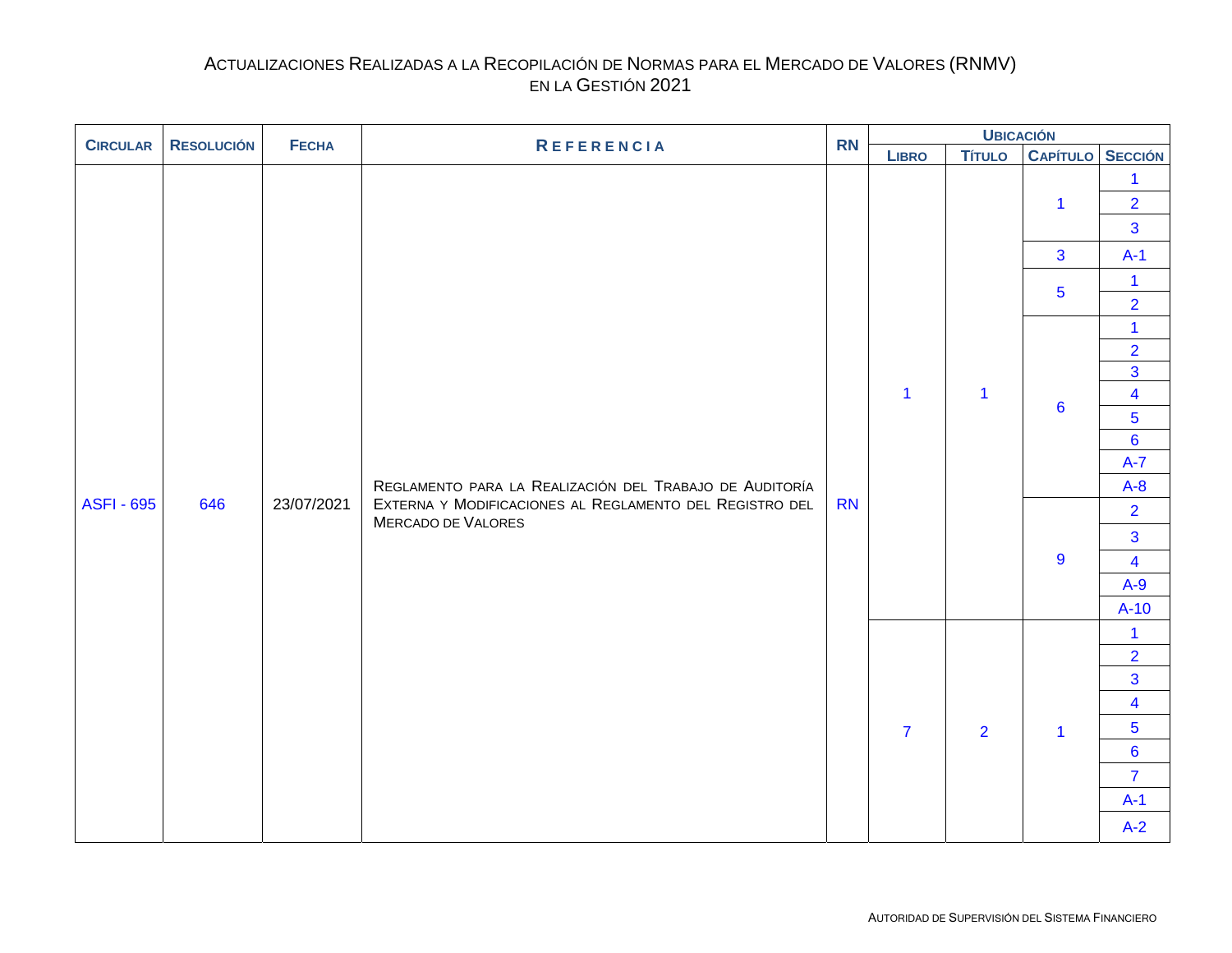<span id="page-4-0"></span>

| <b>CIRCULAR</b>   | <b>RESOLUCIÓN</b> | <b>FECHA</b> | <b>REFERENCIA</b>                                                                                                                                                                                                                                                                                                                                                    | <b>RN</b> | <b>UBICACIÓN</b>     |                      |                     |                                                                                                     |  |
|-------------------|-------------------|--------------|----------------------------------------------------------------------------------------------------------------------------------------------------------------------------------------------------------------------------------------------------------------------------------------------------------------------------------------------------------------------|-----------|----------------------|----------------------|---------------------|-----------------------------------------------------------------------------------------------------|--|
|                   |                   |              |                                                                                                                                                                                                                                                                                                                                                                      |           | <b>LIBRO</b>         | <b>Título</b>        | <b>CAPÍTULO</b>     | <b>SECCIÓN</b>                                                                                      |  |
| <b>ASFI - 694</b> | 604               | 13/07/2021   | INCORPORACIÓN DEL REGLAMENTO PARA EL REGISTRO DE<br>DIRECTORES, SÍNDICOS EJECUTIVOS Y DEMÁS FUNCIONARIOS Y<br>MODIFICACIONES AL REGLAMENTO PARA EL ENVÍO DE RECEPCIÓN DE<br>CORRESPONDENCIA Y AL ANEXO 1 DEL REGLAMENTO DE CONTROL<br><b>INTERNO Y AUDITORES INTERNOS</b>                                                                                            | <b>RN</b> | 9                    | $\overline{2}$       | $\overline{2}$<br>3 | $\overline{2}$<br>$\mathbf{1}$<br>$\overline{2}$<br>$\overline{3}$<br>$\overline{4}$<br>5<br>$6 \,$ |  |
|                   |                   |              |                                                                                                                                                                                                                                                                                                                                                                      |           | 11                   | $\overline{2}$       | 1                   | $A-1$                                                                                               |  |
| <b>ASFI - 685</b> | 397               | 17/05/2021   | MODIFICACIONES A LA METODOLOGÍA DE VALORACIÓN                                                                                                                                                                                                                                                                                                                        | <b>RN</b> | 8                    | $\mathbf{1}$         | $\mathbf{1}$        | $A-1$                                                                                               |  |
| <b>ASFI - 677</b> | 202               | 17/03/2021   | MODIFICACIONES AL REGLAMENTO DE INVERSIONES EN ACTIVOS<br>FIJOS Y OPERACIONES CON ENTIDADES DEL EXTERIOR, AL<br>REGLAMENTO DE CONTROL DE LA SUFICIENCIA PATRIMONIAL Y<br>PONDERACIÓN DE ACTIVOS, AL MANUAL DE CUENTAS PARA<br>ENTIDADES FINANCIERAS Y AL REGLAMENTO PARA SOCIEDADES<br>ADMINISTRADORAS DE FONDOS DE INVERSIÓN Y DE LOS FONDOS DE<br><b>INVERSIÓN</b> | <b>RN</b> | 5                    | 1                    | 6                   | 3                                                                                                   |  |
| <b>ASFI - 676</b> | 196               | 17/03/2021   | MODIFICACIONES AL REGLAMENTO<br>PARA<br><b>INSTITUCIONES</b><br>FINANCIERAS DE DESARROLLO, AL REGLAMENTO DE OBLIGACIONES<br>SUBORDINADAS COMPUTABLES COMO PARTE DEL CAPITAL<br>REGULATORIO DE LAS ENTIDADES FINANCIERAS, AL REGLAMENTO<br>DEL REGISTRO DEL MERCADO DE VALORES Y AL MANUAL DE<br><b>CUENTAS PARA ENTIDADES FINANCIERAS</b>                            | <b>RN</b> | $\blacktriangleleft$ | $\blacktriangleleft$ | 3                   | 3                                                                                                   |  |
| <b>ASFI - 675</b> | 162               | 05/03/2021   | MODIFICACIONES AL REGLAMENTO PARA EL ENVÍO Y RECEPCIÓN DE<br>CORRESPONDENCIA DE LA RECOPILACIÓN DE NORMAS PARA<br>SERVICIOS FINANCIEROS E INCORPORACIÓN DEL REGLAMENTO PARA<br>EL ENVÍO Y RECEPCIÓN DE CORRESPONDENCIA EN LA RECOPILACIÓN<br>DE NORMAS PARA EL MERCADO DE VALORES                                                                                    | <b>RN</b> | 9                    | $\overline{2}$       | $\overline{2}$      | $\mathbf{1}$<br>$\overline{2}$<br>3<br>$\overline{4}$                                               |  |
|                   |                   |              |                                                                                                                                                                                                                                                                                                                                                                      |           |                      |                      | $\mathbf 1$         | $\overline{2}$                                                                                      |  |
|                   |                   |              |                                                                                                                                                                                                                                                                                                                                                                      |           |                      |                      | $\overline{2}$      | $\mathbf{1}$                                                                                        |  |
| <b>ASFI - 670</b> | 037               | 15/01/2021   | MODIFICACIÓN AL REGLAMENTO PARA LA PARTICIPACIÓN DE<br>ENTIDADES FINANCIERAS EN PROCESOS DE TITULARIZACIÓN Y                                                                                                                                                                                                                                                         | <b>RN</b> | 3                    | $\blacktriangleleft$ | 3                   | $\mathbf{1}$                                                                                        |  |
|                   |                   |              | NORMATIVA CONEXA                                                                                                                                                                                                                                                                                                                                                     |           |                      |                      | 5                   | $\overline{2}$                                                                                      |  |
|                   |                   |              |                                                                                                                                                                                                                                                                                                                                                                      |           |                      |                      | 10                  | $\mathbf{1}$                                                                                        |  |
|                   |                   |              |                                                                                                                                                                                                                                                                                                                                                                      |           |                      |                      | 12                  | $\mathbf{1}$                                                                                        |  |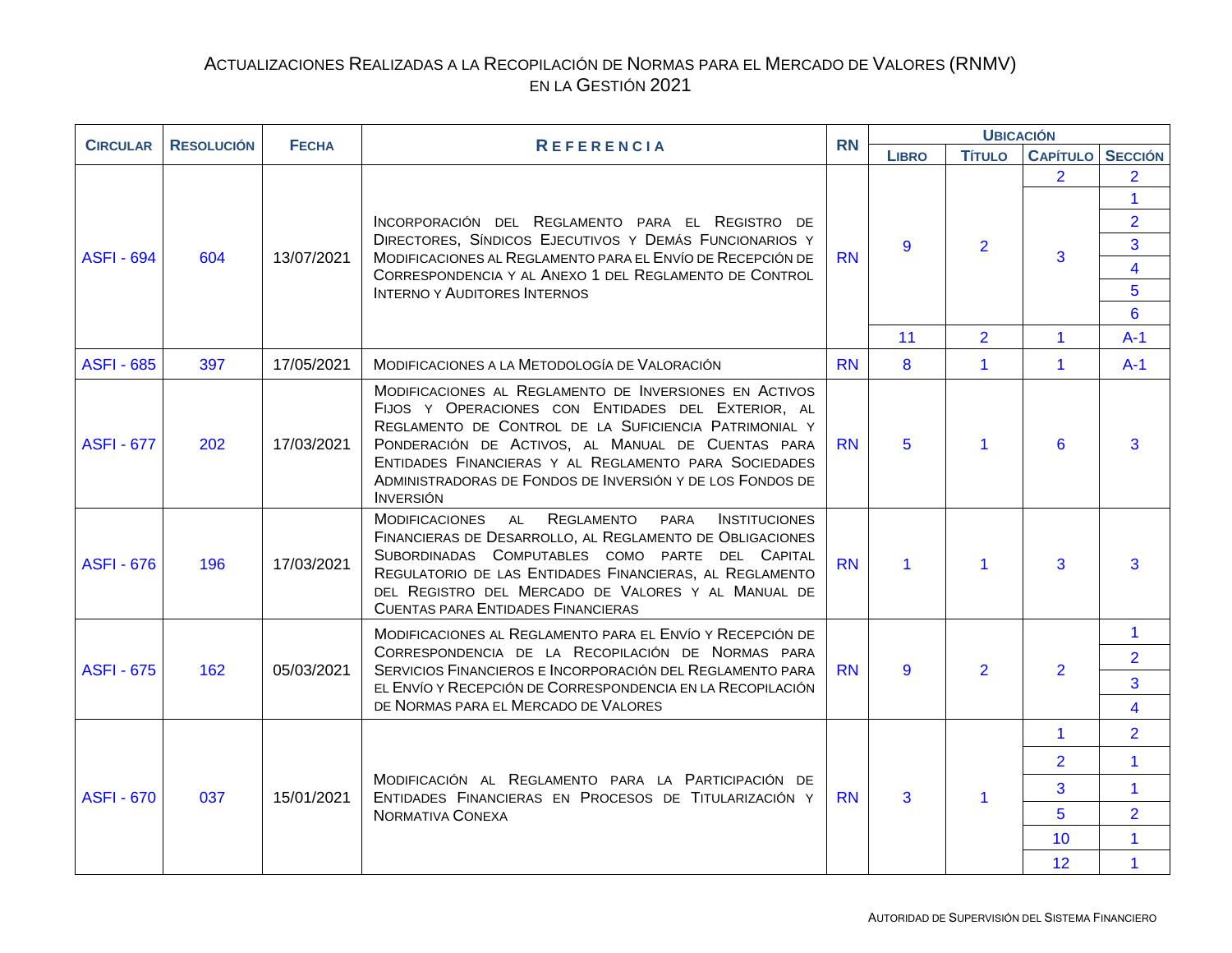<span id="page-5-0"></span>

| <b>CIRCULAR RESOLUCIÓN</b> |     |              |                                                                                                                                |           |              |               | <b>UBICACIÓN</b>        |  |
|----------------------------|-----|--------------|--------------------------------------------------------------------------------------------------------------------------------|-----------|--------------|---------------|-------------------------|--|
|                            |     | <b>FECHA</b> | <b>REFERENCIA</b>                                                                                                              | <b>RN</b> | <b>LIBRO</b> | <b>Título</b> | <b>CAPÍTULO SECCIÓN</b> |  |
|                            |     |              |                                                                                                                                |           |              |               |                         |  |
|                            |     |              |                                                                                                                                |           |              |               |                         |  |
| 661                        | 628 |              | 09/11/2020 MODIFICACIONES AL REGLAMENTO PARA SOCIEDADES ADMINISTRADORAS<br>DE FONDOS DE INVERSIÓN Y DE LOS FONDOS DE INVERSIÓN | <b>RN</b> | 5            |               |                         |  |
|                            |     |              |                                                                                                                                |           |              |               |                         |  |
|                            |     |              |                                                                                                                                |           |              |               |                         |  |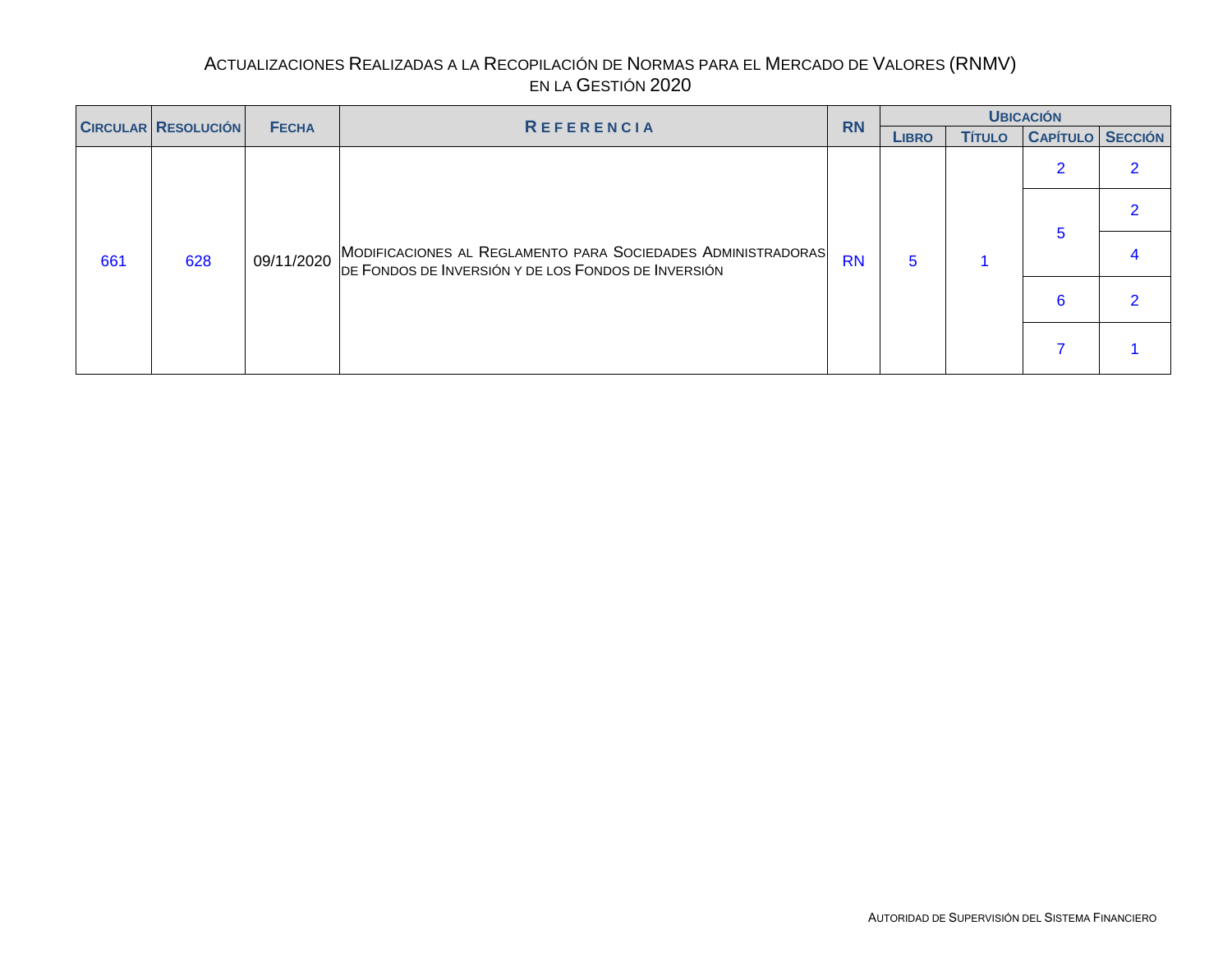<span id="page-6-0"></span>

|     | <b>CIRCULAR RESOLUCIÓN</b><br><b>FECHA</b><br><b>REFERENCIA</b> |            | <b>RN</b>                                                                                                                            |           |                         | <b>UBICACIÓN</b>     |                         |                      |
|-----|-----------------------------------------------------------------|------------|--------------------------------------------------------------------------------------------------------------------------------------|-----------|-------------------------|----------------------|-------------------------|----------------------|
|     |                                                                 |            |                                                                                                                                      |           | <b>LIBRO</b>            | <b>Título</b>        | <b>CAPÍTULO SECCIÓN</b> |                      |
|     |                                                                 |            |                                                                                                                                      |           |                         |                      |                         | 1.<br>3              |
|     |                                                                 |            |                                                                                                                                      |           | $\mathbf{1}$            | 1                    | 3 <sup>1</sup>          | $A-1$                |
| 654 | 378                                                             | 01/09/2020 | MODIFICACIONES AL REGLAMENTO DEL REGISTRO DEL MERCADO DE<br>VALORES Y AL REGLAMENTO DE OFERTA PÚBLICA                                | <b>RN</b> |                         |                      |                         | $A-2$                |
|     |                                                                 |            |                                                                                                                                      |           |                         |                      |                         | $A-3$                |
|     |                                                                 |            |                                                                                                                                      |           |                         |                      | 10                      | $\overline{2}$       |
|     |                                                                 |            |                                                                                                                                      |           | $\overline{2}$          | $\blacktriangleleft$ | $\mathbf{1}$            | $6\phantom{1}6$      |
|     |                                                                 |            |                                                                                                                                      |           |                         |                      | $\mathbf{1}$            | $\overline{2}$       |
|     |                                                                 |            |                                                                                                                                      |           |                         |                      | $\overline{2}$          | $\mathbf{1}$         |
|     |                                                                 |            |                                                                                                                                      |           |                         |                      |                         | 4                    |
| 653 | 363                                                             |            | 19/08/2020 MODIFICACIONES AL REGLAMENTO DE TITULARIZACIÓN                                                                            | <b>RN</b> | $\overline{3}$          | 1                    | 3                       | $\blacktriangleleft$ |
|     |                                                                 |            |                                                                                                                                      |           |                         |                      | 5                       | $\mathbf{1}$         |
|     |                                                                 |            |                                                                                                                                      |           |                         |                      |                         | $\overline{2}$       |
|     |                                                                 |            |                                                                                                                                      |           |                         |                      | 10                      | 1                    |
|     |                                                                 |            |                                                                                                                                      |           |                         |                      | 12                      | $\mathbf{1}$         |
|     |                                                                 |            |                                                                                                                                      |           | $\mathbf{1}$            |                      | $\mathbf{1}$            | $A-3$                |
|     | 281                                                             |            | MODIFICACIONES A LA RECOPILACIÓN DE NORMAS PARA SERVICIOS<br>12/06/2020 FINANCIEROS Y A LA RECOPILACIÓN DE NORMAS PARA EL MERCADO DE | <b>RN</b> |                         | $\mathbf{1}$         | 3                       | 3                    |
| 646 |                                                                 |            | <b>VALORES</b>                                                                                                                       |           | $\overline{\mathbf{4}}$ | 3                    | $\overline{2}$          | 3                    |
|     |                                                                 |            |                                                                                                                                      |           | $\overline{5}$          | $\blacktriangleleft$ | $\overline{2}$          | 5                    |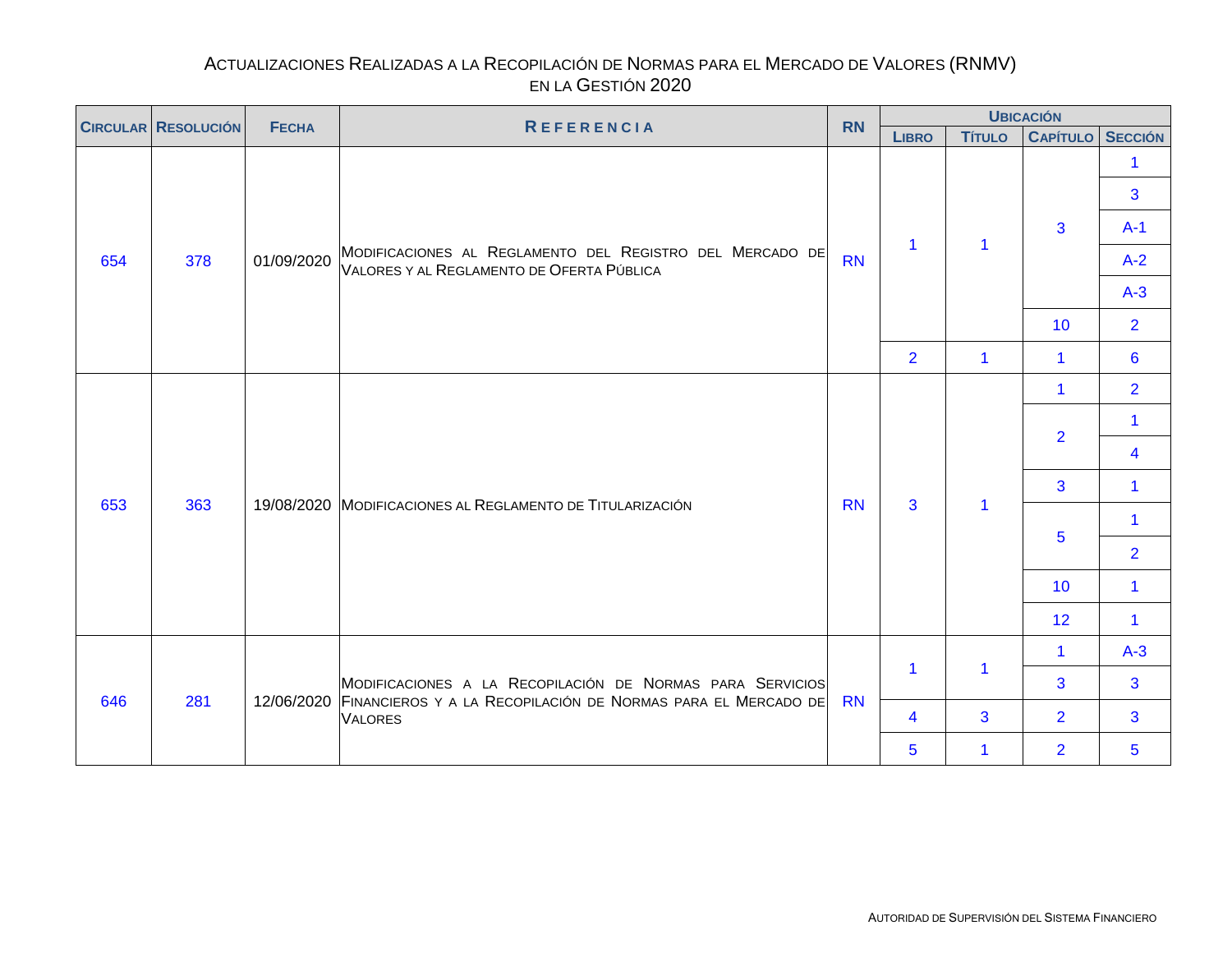<span id="page-7-0"></span>

| <b>CIRCULAR RESOLUCIÓN</b> |     | <b>FECHA</b> | <b>REFERENCIA</b>                                                                                                                | <b>RN</b> |                |                      | <b>UBICACIÓN</b>        |                               |
|----------------------------|-----|--------------|----------------------------------------------------------------------------------------------------------------------------------|-----------|----------------|----------------------|-------------------------|-------------------------------|
|                            |     |              |                                                                                                                                  |           | <b>LIBRO</b>   | <b>TÍTULO</b>        | <b>CAPÍTULO SECCIÓN</b> |                               |
|                            |     |              |                                                                                                                                  |           |                |                      | 1                       | $\blacktriangleleft$<br>$A-1$ |
|                            |     |              |                                                                                                                                  |           |                |                      | $\overline{2}$          | $\blacktriangleleft$          |
|                            |     |              | MODIFICACIONES AL REGLAMENTO DEL REGISTRO DEL MERCADO DE                                                                         |           | 1              | $\blacktriangleleft$ | 3                       | 3                             |
| 644                        | 270 | 28/05/2020   | VALORES, AL ANEXO 1 "MANUAL DE PROSPECTOS PARA EMISIONES" DEL<br>MANUAL DE PROSPECTOS Y AL CAPÍTULO I "REGULACIÓN PARA LA OFERTA | <b>RN</b> |                |                      |                         | $A-4$                         |
|                            |     |              | PÚBLICA PRIMARIA" DEL REGLAMENTO DE OFERTA PÚBLICA                                                                               |           |                |                      | 10 <sup>°</sup>         | $\overline{2}$                |
|                            |     |              |                                                                                                                                  |           |                |                      | 11                      |                               |
|                            |     |              |                                                                                                                                  |           | $\overline{2}$ | $\blacktriangleleft$ | $\blacktriangleleft$    | $\overline{2}$                |
|                            |     |              |                                                                                                                                  |           |                | $\overline{2}$       | $\blacktriangleleft$    | $A-1$                         |
|                            |     |              |                                                                                                                                  |           |                |                      | $\overline{2}$          | $\overline{2}$                |
|                            |     |              |                                                                                                                                  |           |                |                      |                         | $\overline{2}$                |
| 639                        | 258 | 26/03/2020   | MODIFICACIONES AL REGLAMENTO PARA SOCIEDADES ADMINISTRADORAS                                                                     | <b>RN</b> | 5              | $\blacktriangleleft$ | 5                       | $\overline{\mathbf{4}}$       |
|                            |     |              | DE FONDOS DE INVERSIÓN Y DE LOS FONDOS DE INVERSIÓN                                                                              |           |                |                      |                         | $A-1$                         |
|                            |     |              |                                                                                                                                  |           |                |                      | 6                       | $\overline{2}$                |
|                            |     |              |                                                                                                                                  |           |                |                      | $\overline{7}$          | $\mathbf{1}$                  |
|                            |     |              |                                                                                                                                  |           |                |                      |                         | $\blacktriangleleft$          |
|                            |     |              | REGLAMENTO PARA LA TRANSMISIÓN DE ÓRDENES DE RETENCIÓN Y                                                                         |           |                |                      |                         | $\overline{2}$                |
| 630                        | 175 |              | 21/02/2020 SUSPENSIÓN DE RETENCIÓN DE FONDOS Y/O VALORES Y REMISIÓN DE<br><b>FONDOS</b>                                          | <b>RN</b> | 9              | $\overline{2}$       | $\blacktriangleleft$    | 3 <sup>1</sup>                |
|                            |     |              |                                                                                                                                  |           |                |                      |                         | 4                             |
|                            |     |              |                                                                                                                                  |           |                |                      |                         | 5                             |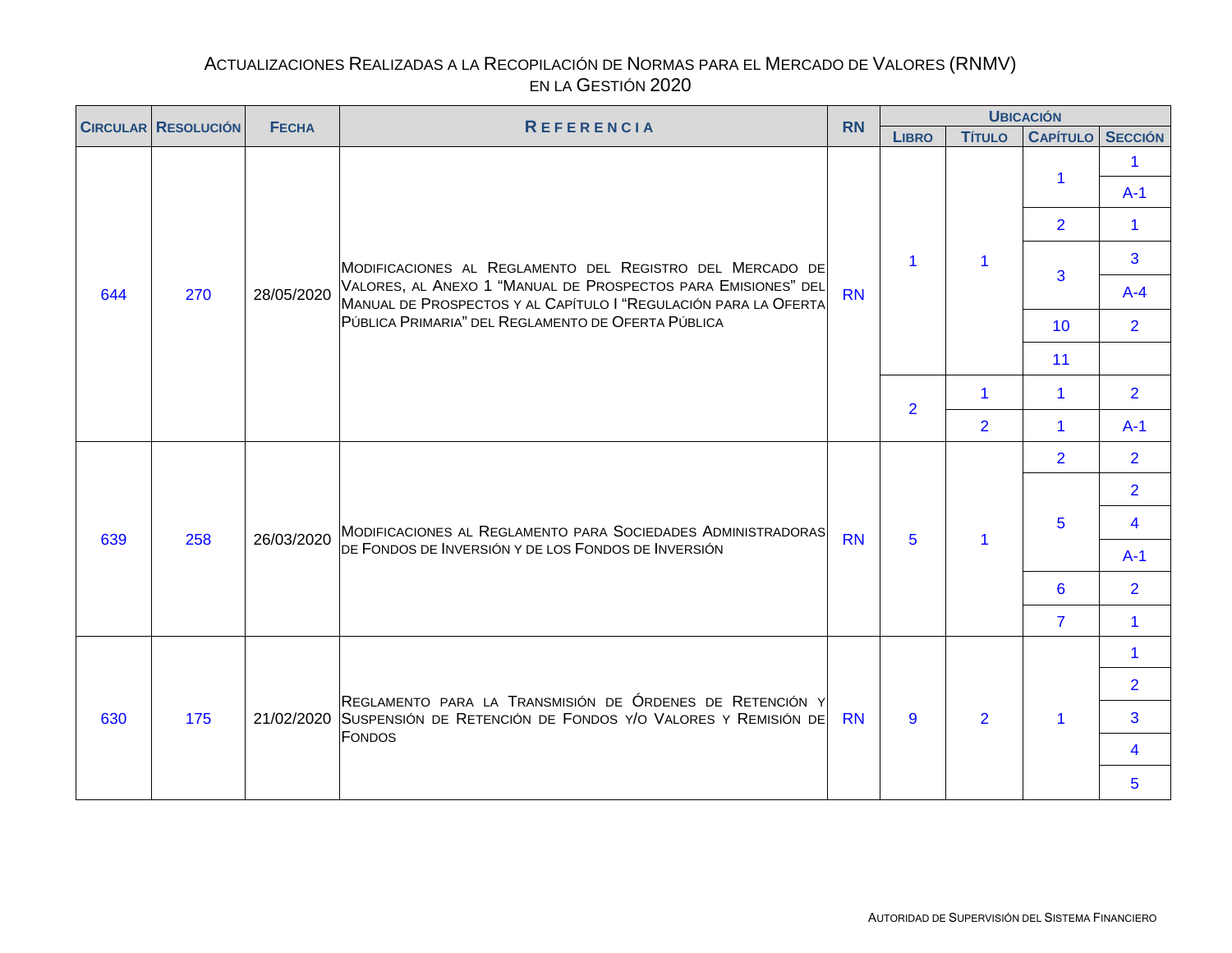<span id="page-8-0"></span>

|     |                            |              |                                                                              | <b>RN</b> |              |               | <b>UBICACIÓN</b>        |  |
|-----|----------------------------|--------------|------------------------------------------------------------------------------|-----------|--------------|---------------|-------------------------|--|
|     | <b>CIRCULAR RESOLUCIÓN</b> | <b>FECHA</b> | <b>REFERENCIA</b>                                                            |           | <b>LIBRO</b> | <b>Título</b> | <b>CAPÍTULO SECCIÓN</b> |  |
| 602 |                            | 27/03/2019   | MODIFICACIÓN AL REGLAMENTO PARA SOCIEDADES ADMINISTRADORAS DE                | <b>RN</b> |              |               |                         |  |
|     | 246                        |              | FONDOS DE INVERSIÓN Y DE LOS FONDOS DE INVERSIÓN                             |           |              |               |                         |  |
| 593 | 008                        | 08/01/2019   | MODIFICACIÓN AL REGLAMENTO DE CONTROL INTERNO Y AUDITORES<br><b>INTERNOS</b> | <b>RN</b> | 11           | റ             |                         |  |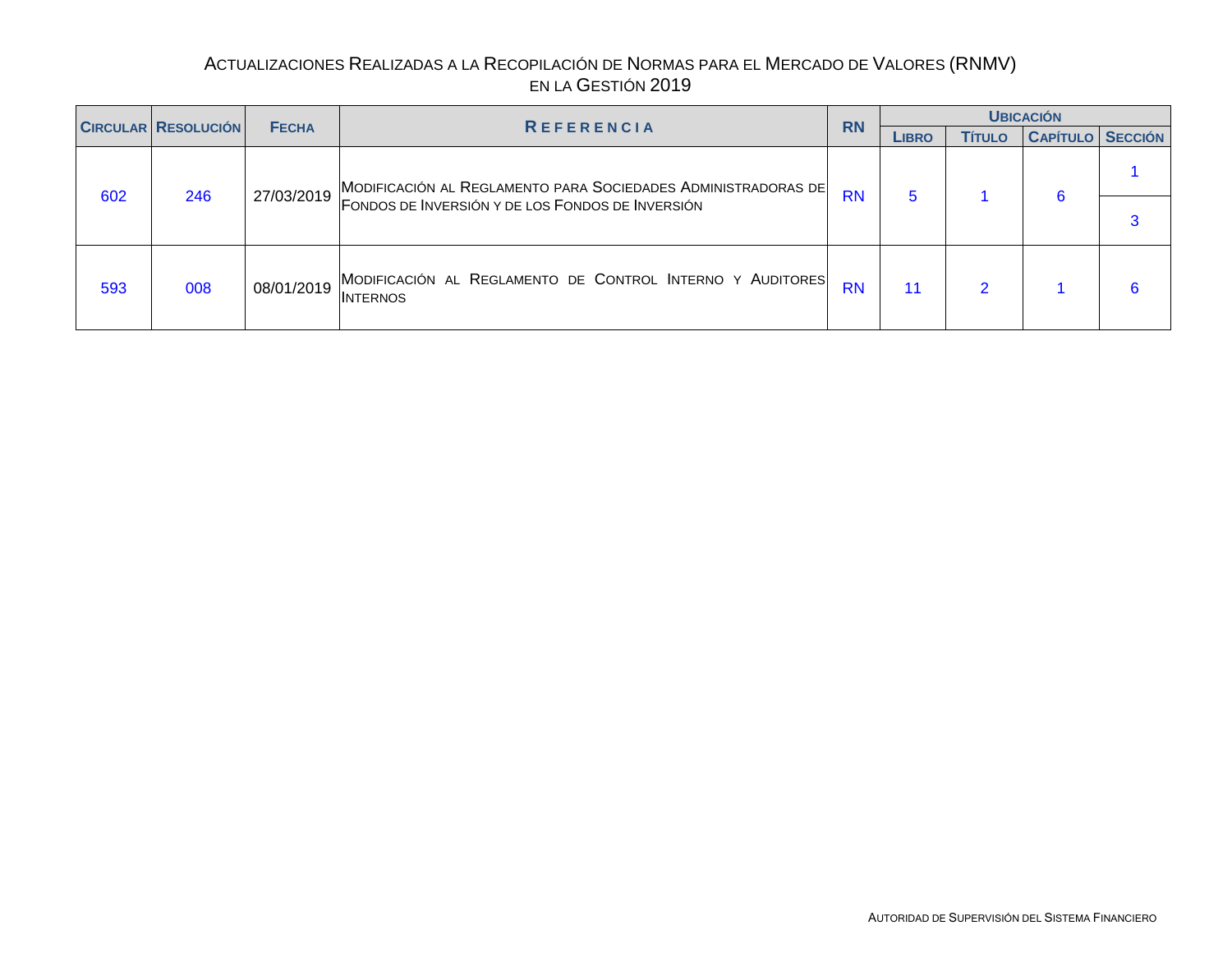<span id="page-9-0"></span>

|     | <b>CIRCULAR RESOLUCIÓN</b> | <b>FECHA</b><br><b>REFERENCIA</b> |                                                                                                                                  | <b>RN</b> |              | <b>UBICACIÓN</b>     |                 |                |  |  |  |
|-----|----------------------------|-----------------------------------|----------------------------------------------------------------------------------------------------------------------------------|-----------|--------------|----------------------|-----------------|----------------|--|--|--|
|     |                            |                                   |                                                                                                                                  |           | <b>LIBRO</b> | <b>Título</b>        | <b>CAPÍTULO</b> | <b>SECCIÓN</b> |  |  |  |
|     |                            |                                   |                                                                                                                                  |           | 8            | $\blacktriangleleft$ |                 | $A-1$          |  |  |  |
| 584 | 1482                       | 13/11/2018                        | MODIFICACIONES A LA METODOLOGÍA DE VALORACIÓN Y AL REGLAMENTO<br>PARA EL ENVÍO DE INFORMACIÓN PERIÓDICA                          | <b>RN</b> | 10           | $\blacktriangleleft$ |                 | 4              |  |  |  |
|     |                            |                                   |                                                                                                                                  |           |              |                      |                 | $A-1$          |  |  |  |
|     |                            |                                   |                                                                                                                                  |           | 6            | $\blacktriangleleft$ | 3               | 1              |  |  |  |
|     |                            |                                   |                                                                                                                                  |           |              |                      |                 | $\overline{2}$ |  |  |  |
|     |                            |                                   |                                                                                                                                  |           |              |                      |                 | 3              |  |  |  |
|     |                            |                                   |                                                                                                                                  |           |              |                      |                 | 4              |  |  |  |
|     |                            |                                   | MODIFICACIONES AL REGLAMENTO DE ENTIDADES DE DEPÓSITO DE                                                                         |           |              | $\overline{2}$       |                 | 6              |  |  |  |
| 578 | 1331                       | 04/10/2018                        | VALORES, COMPENSACIÓN Y LIQUIDACIÓN DE VALORES, AL REGLAMENTO<br>DE CONTROL INTERNO Y AUDITORES INTERNOS Y AL REGLAMENTO PARA LA | <b>RN</b> | 11           |                      |                 | 9              |  |  |  |
|     |                            |                                   | <b>GESTIÓN INTEGRAL DE RIESGOS</b>                                                                                               |           |              |                      |                 | $A-1$          |  |  |  |
|     |                            |                                   |                                                                                                                                  |           |              |                      |                 | $A-3$          |  |  |  |
|     |                            |                                   |                                                                                                                                  |           |              |                      |                 | 1              |  |  |  |
|     |                            |                                   |                                                                                                                                  |           |              | 3                    |                 | 4              |  |  |  |
|     |                            |                                   |                                                                                                                                  |           |              |                      |                 | $\overline{7}$ |  |  |  |
|     |                            |                                   |                                                                                                                                  |           |              |                      |                 |                |  |  |  |
| 576 | 1322                       |                                   | 02/10/2018 REGLAMENTO PARA VISITAS DE INSPECCIÓN                                                                                 | <b>RN</b> | 12           | $\mathbf{1}$         |                 | $\overline{2}$ |  |  |  |
|     |                            |                                   |                                                                                                                                  |           |              |                      |                 | 3              |  |  |  |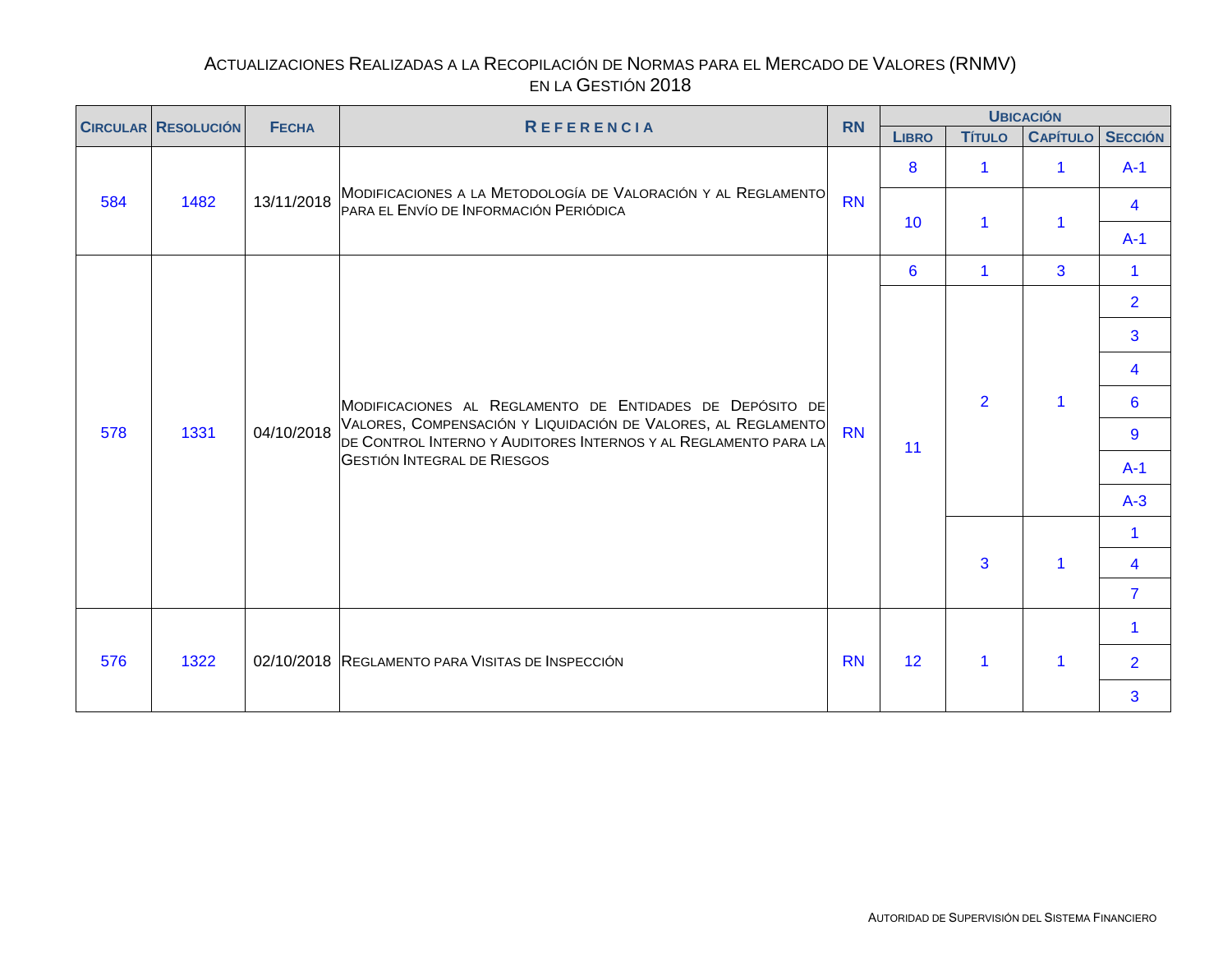<span id="page-10-0"></span>

| <b>CIRCULAR RESOLUCIÓN</b> |      |              | <b>RN</b>                                                                                                                                        | <b>UBICACIÓN</b> |                         |                |                                     |                                                                                                                            |
|----------------------------|------|--------------|--------------------------------------------------------------------------------------------------------------------------------------------------|------------------|-------------------------|----------------|-------------------------------------|----------------------------------------------------------------------------------------------------------------------------|
|                            |      | <b>FECHA</b> | <b>REFERENCIA</b>                                                                                                                                |                  | <b>LIBRO</b>            | <b>TÍTULO</b>  | <b>CAPÍTULO SECCIÓN</b>             |                                                                                                                            |
| 567                        | 1146 | 17/08/2018   | MODIFICACIONES AL REGLAMENTO DEL REGISTRO DEL MERCADO DE<br>VALORES Y SUS ANEXOS 1 Y 3                                                           | <b>RN</b>        | $\mathbf{1}$            | $\mathbf 1$    | $\mathbf{1}$<br>$\overline{2}$<br>3 | $A-1$<br>1<br>$\mathbf{1}$<br>$\overline{2}$<br>3<br>$A-3$                                                                 |
|                            |      |              |                                                                                                                                                  |                  | 3                       | $\mathbf{1}$   | 11                                  | $\mathbf{1}$                                                                                                               |
|                            |      |              |                                                                                                                                                  |                  |                         | $\mathbf{1}$   | 4                                   | $\mathbf{1}$                                                                                                               |
|                            |      |              |                                                                                                                                                  |                  | 4                       | $\overline{2}$ | $\overline{2}$                      | $\overline{7}$                                                                                                             |
|                            |      |              |                                                                                                                                                  |                  |                         | 3              | $6\phantom{a}$                      | $\mathbf{1}$                                                                                                               |
|                            |      |              |                                                                                                                                                  |                  | 5                       | $\mathbf{1}$   | 3                                   | $\mathbf{1}$                                                                                                               |
|                            |      |              |                                                                                                                                                  |                  | $6\phantom{1}$          | $\mathbf{1}$   | 3                                   | $\mathbf{1}$                                                                                                               |
|                            |      |              |                                                                                                                                                  |                  | $\overline{7}$          | $\mathbf{1}$   | $\mathbf{1}$                        | 15                                                                                                                         |
| 565                        | 1133 |              | MODIFICACIONES AL REGLAMENTO DE AUDITORES INTERNOS Y<br>10/08/2018 REGLAMENTOS DE LA RECOPILACIÓN DE NORMAS PARA EL MERCADO DE<br><b>VALORES</b> | <b>RN</b>        | 11                      | $\overline{2}$ | 1                                   | $\mathbf{1}$<br>$\overline{2}$<br>3<br>$\overline{\mathbf{4}}$<br>5<br>$6\phantom{a}$<br>$\overline{7}$<br>8<br>9<br>$A-1$ |
| 562                        | 1056 |              | 23/07/2018 MODIFICACIONES AL REGLAMENTO PARA AGENCIAS DE BOLSA                                                                                   | <b>RN</b>        | $\overline{\mathbf{4}}$ | 3              | $\overline{3}$                      | $\mathbf{1}$                                                                                                               |
|                            |      |              | MODIFICACIONES A LA REGULACIÓN PARA LA OFERTA PÚBLICA PRIMARIA, EL                                                                               |                  | $\overline{2}$          | $\mathbf 1$    | $\mathbf{1}$                        | $\overline{2}$<br>$\overline{3}$<br>$6\phantom{a}$                                                                         |
| 545                        | 770  |              | 22/05/2018 ANEXO 1 DEL MANUAL DE PROSPECTOS PARA EMISIONES Y EL ANEXO DEL<br>MANUAL DE PROSPECTOS DE FONDOS DE INVERSIÓN                         | <b>RN</b>        |                         | $\overline{2}$ | $\mathbf{1}$                        | $A-1$                                                                                                                      |
|                            |      |              |                                                                                                                                                  |                  | 5                       | $\overline{2}$ | $\mathbf 1$                         | A                                                                                                                          |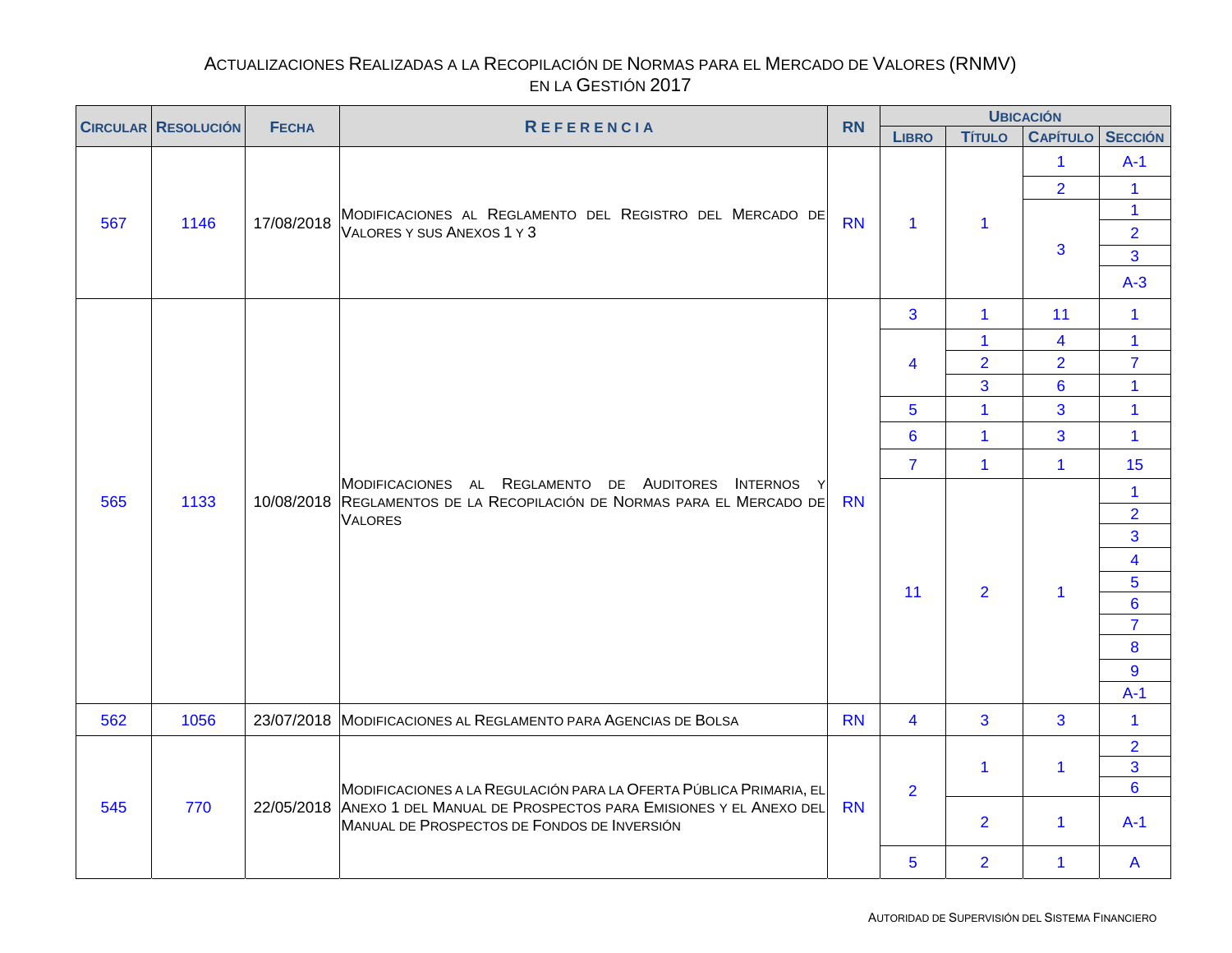<span id="page-11-0"></span>

| <b>CIRCULAR RESOLUCIÓN</b> |      | <b>FECHA</b> |                                                                                                                                      | <b>RN</b> |                |                      | <b>UBICACIÓN</b>                                                                                                                                                                                                                                                       |                |
|----------------------------|------|--------------|--------------------------------------------------------------------------------------------------------------------------------------|-----------|----------------|----------------------|------------------------------------------------------------------------------------------------------------------------------------------------------------------------------------------------------------------------------------------------------------------------|----------------|
|                            |      |              | <b>REFERENCIA</b>                                                                                                                    |           | <b>LIBRO</b>   | <b>Título</b>        |                                                                                                                                                                                                                                                                        |                |
| 542                        | 676  |              | 08/05/2018 MODIFICACIONES AL REGLAMENTO DE AUDITORES INTERNOS                                                                        | <b>RN</b> | 11             | $\overline{2}$       | $\mathbf{1}$                                                                                                                                                                                                                                                           | $\overline{4}$ |
| 541                        | 675  |              | 08/05/2018 MODIFICACIONES AL REGLAMENTO PARA AGENCIAS DE BOLSA                                                                       | <b>RN</b> | 4              | 3                    | 3                                                                                                                                                                                                                                                                      | $\mathbf{1}$   |
|                            |      |              |                                                                                                                                      |           |                |                      | $\overline{7}$                                                                                                                                                                                                                                                         | 4              |
|                            |      |              | MODIFICACIONES AL REGLAMENTO DEL REGISTRO DEL MERCADO DE                                                                             |           | $\mathbf{1}$   | 1                    | <b>CAPÍTULO SECCIÓN</b><br>$\mathbf{1}$<br>6<br>$\overline{2}$<br>3<br>$\overline{\mathbf{4}}$<br>$\blacktriangleleft$<br>11<br>$\overline{2}$<br>$\overline{2}$<br>5<br>5<br>4<br>1.<br>$\blacktriangleleft$<br>2 <sup>1</sup><br>$\overline{2}$<br>$\mathbf{1}$<br>5 | 3              |
| 532                        | 378  | 14/03/2018   | VALORES Y A LA REGULACIÓN PARA LA AUTORIZACIÓN E INSCRIPCIÓN EN EL<br>REGISTRO DE MERCADO DE VALORES DE EMISIONES DE PAGARÉS PARA SU | <b>RN</b> |                |                      |                                                                                                                                                                                                                                                                        | $\overline{2}$ |
|                            |      |              | OFERTA PÚBLICA Y NEGOCIACIÓN EN EL MERCADO BURSÁTIL                                                                                  |           | $\overline{2}$ | $\blacktriangleleft$ |                                                                                                                                                                                                                                                                        | $\overline{2}$ |
|                            |      |              |                                                                                                                                      |           |                |                      |                                                                                                                                                                                                                                                                        | 1              |
|                            |      |              |                                                                                                                                      |           |                |                      |                                                                                                                                                                                                                                                                        | $\overline{3}$ |
| 507                        | 1452 | 18/12/2017   | MODIFICACIONES AL REGLAMENTO PARA LA GESTIÓN DE SEGURIDAD DE LA<br><b>INFORMACIÓN</b>                                                | <b>RN</b> | 11             | $\blacktriangleleft$ |                                                                                                                                                                                                                                                                        | 5              |
|                            |      |              |                                                                                                                                      |           |                |                      |                                                                                                                                                                                                                                                                        | $6\phantom{a}$ |
|                            |      |              |                                                                                                                                      |           |                |                      |                                                                                                                                                                                                                                                                        | $A-1$          |
|                            |      |              |                                                                                                                                      |           |                |                      |                                                                                                                                                                                                                                                                        |                |
| 493                        | 1245 |              | MODIFICACIONES AL REGLAMENTO DE NOTIFICACIÓN, DIFUSIÓN Y<br>30/10/2017 ACTUALIZACIÓN DE NORMATIVA PARA EL MERCADO DE VALORES EMITIDA | <b>RN</b> | 9              | 1                    |                                                                                                                                                                                                                                                                        | 3              |
|                            |      |              | POR ASFI                                                                                                                             |           |                |                      |                                                                                                                                                                                                                                                                        | 4              |
|                            |      |              |                                                                                                                                      |           |                |                      |                                                                                                                                                                                                                                                                        | $6\phantom{1}$ |
| 490                        | 1196 | 13/10/2017   | MODIFICACIÓN AL REGLAMENTO PARA SOCIEDADES ADMINISTRADORAS DE<br>FONDOS DE INVERSIÓN Y DE LOS FONDOS DE INVERSIÓN                    | <b>RN</b> | 5              | $\blacktriangleleft$ |                                                                                                                                                                                                                                                                        | $\overline{2}$ |
|                            |      |              |                                                                                                                                      |           | $\mathbf 1$    | $\mathbf 1$          |                                                                                                                                                                                                                                                                        | 8<br>$A-6$     |
| 484                        | 1132 |              | MODIFICACIONES AL REGLAMENTO DE AUDITORES INTERNOS, AL<br>26/09/2017 REGLAMENTO PARA LA GESTIÓN INTEGRAL DE RIESGOS Y AL REGLAMENTO  | <b>RN</b> |                | $\overline{2}$       |                                                                                                                                                                                                                                                                        | 4              |
|                            |      |              | DEL REGISTRO DEL MERCADO DE VALORES                                                                                                  |           | 11             |                      |                                                                                                                                                                                                                                                                        | $A-1$          |
|                            |      |              |                                                                                                                                      |           |                | 3                    |                                                                                                                                                                                                                                                                        | 4              |
| 483                        |      |              | MODIFICACIONES AL REGLAMENTO PARA SOCIEDADES ADMINISTRADORAS                                                                         |           |                |                      |                                                                                                                                                                                                                                                                        |                |
|                            | 1131 | 26/09/2017   | DE FONDOS DE INVERSIÓN Y DE LOS FONDOS DE INVERSIÓN                                                                                  | <b>RN</b> | 5              | $\mathbf{1}$         |                                                                                                                                                                                                                                                                        | $\overline{2}$ |
|                            |      |              |                                                                                                                                      |           |                |                      | 6                                                                                                                                                                                                                                                                      | 3              |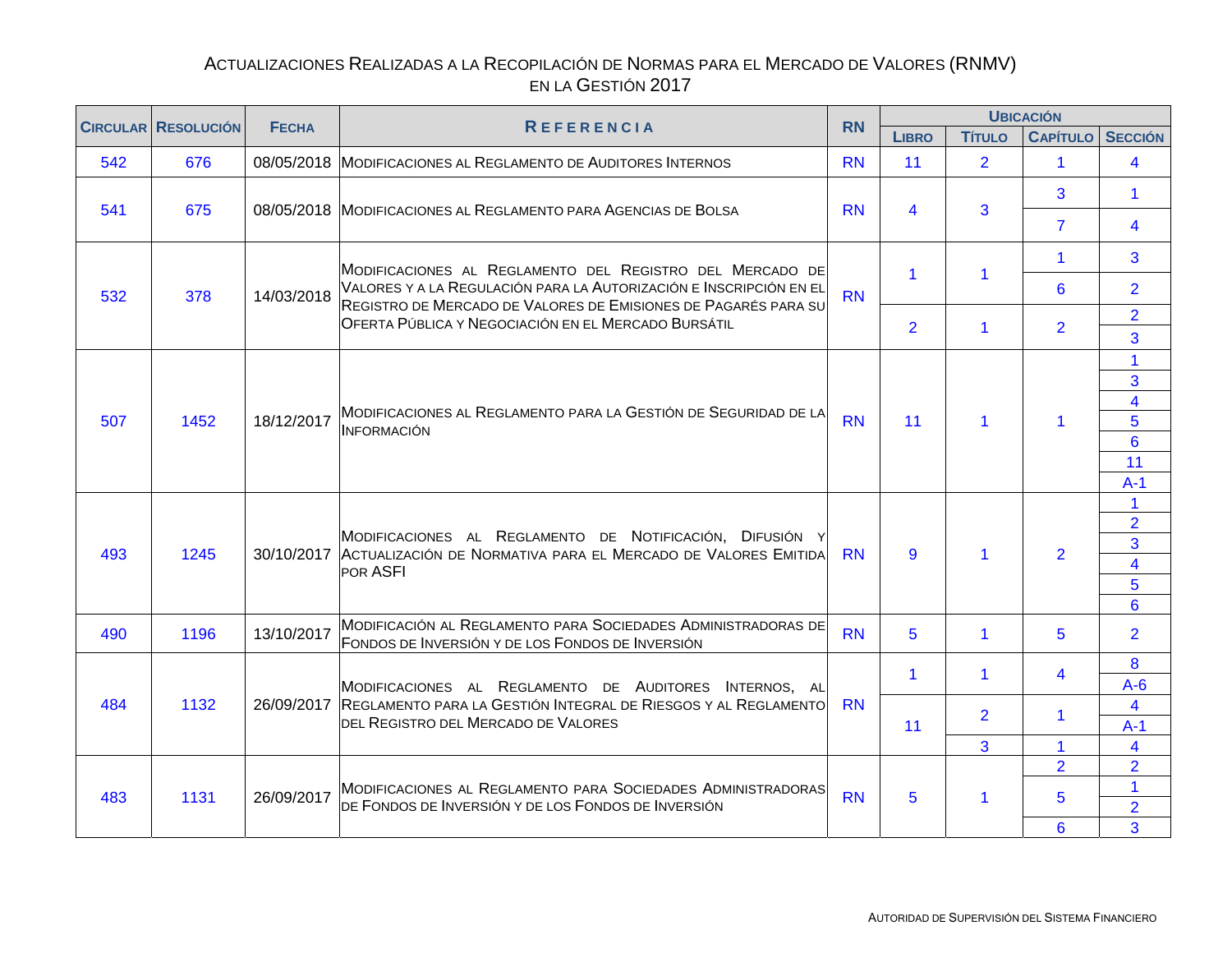<span id="page-12-0"></span>

|     |                            |              |                                                                                                                                                                                              |           |                         | <b>UBICACIÓN</b> |                           |                                  |                |
|-----|----------------------------|--------------|----------------------------------------------------------------------------------------------------------------------------------------------------------------------------------------------|-----------|-------------------------|------------------|---------------------------|----------------------------------|----------------|
|     | <b>CIRCULAR RESOLUCIÓN</b> | <b>FECHA</b> | REFERENCIA                                                                                                                                                                                   | <b>RN</b> | <b>LIBRO</b>            | <b>Título</b>    | <b>CAPÍTUL</b><br>$\circ$ | <b>SECCIÓN</b>                   |                |
|     |                            |              |                                                                                                                                                                                              |           | 3                       | $\mathbf{1}$     | 4                         | $\mathbf 1$<br>$A-1$             |                |
|     |                            |              |                                                                                                                                                                                              |           |                         |                  | $\mathbf{1}$              | $\mathbf{1}$                     |                |
|     |                            |              |                                                                                                                                                                                              |           |                         |                  |                           | $\mathbf{1}$                     |                |
|     |                            |              |                                                                                                                                                                                              |           |                         | $\mathbf{1}$     | $\overline{2}$            | $\overline{2}$                   |                |
|     |                            |              |                                                                                                                                                                                              |           |                         |                  |                           | $\overline{3}$                   |                |
|     |                            |              |                                                                                                                                                                                              |           |                         |                  |                           | $A-1$                            |                |
|     |                            |              |                                                                                                                                                                                              |           |                         |                  | 3                         | $\mathbf 1$                      |                |
|     |                            |              |                                                                                                                                                                                              |           |                         |                  | $\mathbf{1}$              | $\overline{\mathbf{1}}$          |                |
|     |                            |              |                                                                                                                                                                                              |           |                         |                  |                           | $\mathbf{1}$                     |                |
|     |                            |              |                                                                                                                                                                                              |           |                         |                  |                           |                                  | $\overline{2}$ |
|     |                            |              |                                                                                                                                                                                              |           |                         |                  |                           | 3<br>$\overline{4}$              |                |
|     |                            |              | MODIFICACIONES AL REGLAMENTO DE TITULARIZACIÓN, AL REGLAMENTO<br>PARA AGENCIAS DE BOLSA, AL REGLAMENTO PARA BOLSAS DE VALORES,<br>AL REGLAMENTO PARA BOLSAS DE PRODUCTOS, AL REGLAMENTO PARA |           |                         | $\overline{2}$   |                           | $\overline{5}$                   |                |
|     |                            |              |                                                                                                                                                                                              |           |                         |                  | $\overline{2}$            | $\overline{6}$                   |                |
|     |                            |              |                                                                                                                                                                                              | <b>RN</b> |                         |                  |                           | $\overline{7}$                   |                |
| 475 | 960                        |              | 17/08/2017 SOCIEDADES ADMINISTRADORAS DE FONDOS DE INVERSIÓN Y DE LOS                                                                                                                        |           |                         |                  |                           | 8                                |                |
|     |                            |              | FONDOS DE INVERSIÓN, AL REGLAMENTO DE ENTIDADES DE DEPÓSITO DE                                                                                                                               |           | $\overline{\mathbf{4}}$ |                  |                           | 9                                |                |
|     |                            |              | VALORES, COMPENSACIÓN Y LIQUIDACIÓN DE VALORES Y AL REGLAMENTO                                                                                                                               |           |                         |                  |                           | $A-1$                            |                |
|     |                            |              | PARA ENTIDADES CALIFICADORAS DE RIESGO                                                                                                                                                       |           |                         |                  | $\mathbf{1}$              | 1                                |                |
|     |                            |              |                                                                                                                                                                                              |           |                         |                  |                           | 1                                |                |
|     |                            |              |                                                                                                                                                                                              |           |                         |                  | $\overline{2}$            | $\overline{2}$                   |                |
|     |                            |              |                                                                                                                                                                                              |           |                         |                  |                           | $\overline{3}$                   |                |
|     |                            |              |                                                                                                                                                                                              |           |                         |                  |                           | $A-4$                            |                |
|     |                            |              |                                                                                                                                                                                              |           |                         |                  | 3                         | $\mathbf{1}$                     |                |
|     |                            |              |                                                                                                                                                                                              |           |                         | 3                |                           | $\mathbf{1}$                     |                |
|     |                            |              |                                                                                                                                                                                              |           |                         |                  | $\overline{7}$            | $\overline{2}$                   |                |
|     |                            |              |                                                                                                                                                                                              |           |                         |                  |                           | $\overline{3}$<br>$\overline{4}$ |                |
|     |                            |              |                                                                                                                                                                                              |           |                         |                  |                           |                                  |                |
|     |                            |              |                                                                                                                                                                                              |           |                         |                  | 10 <sup>°</sup>           | $\mathbf{1}$<br>$\overline{3}$   |                |
|     |                            |              |                                                                                                                                                                                              |           |                         |                  | 12 <sup>°</sup>           | $\mathbf{1}$<br>$\overline{2}$   |                |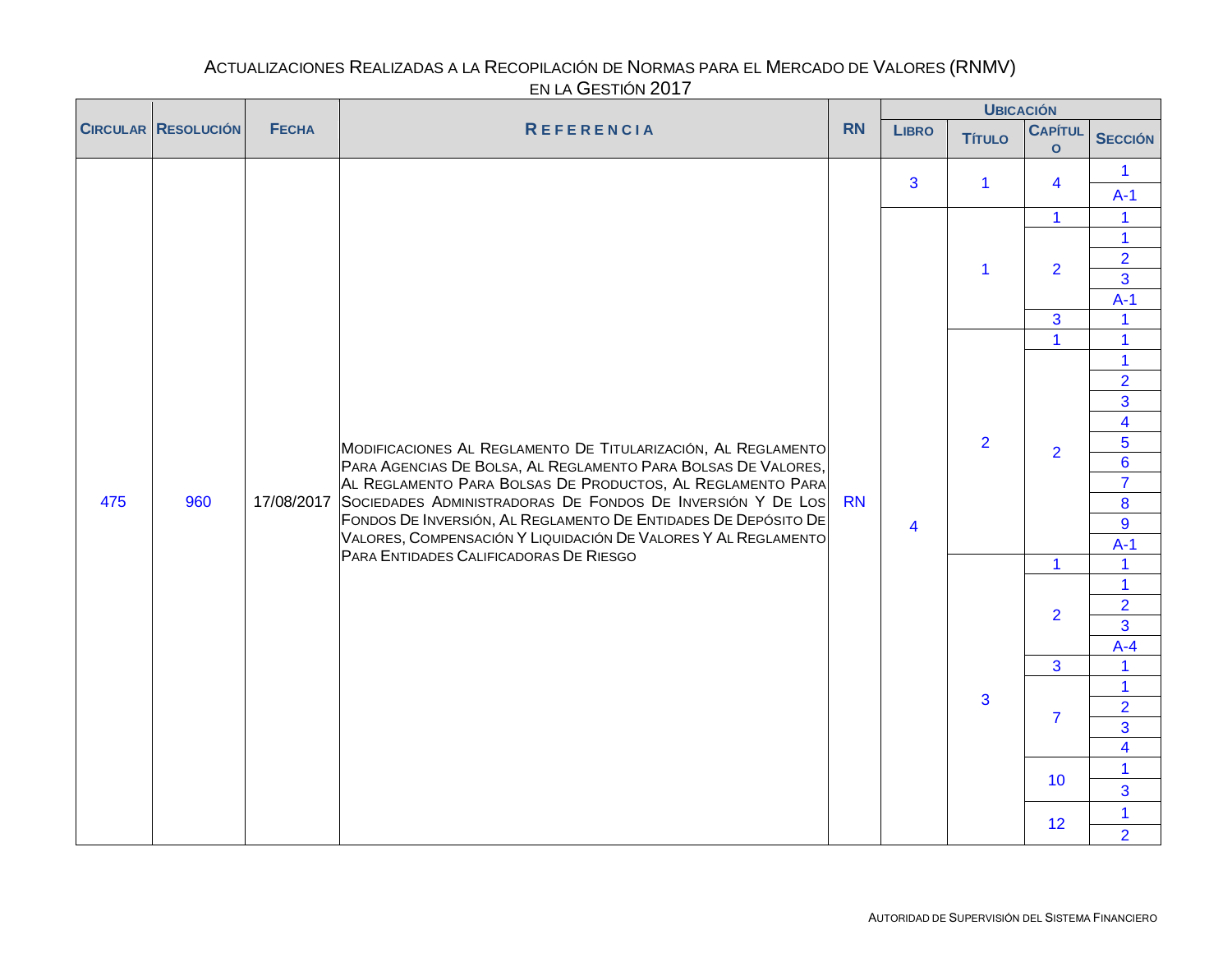<span id="page-13-0"></span>

|     |                            |              |                                                                      |           |                 | <b>UBICACIÓN</b> |                                |                         |
|-----|----------------------------|--------------|----------------------------------------------------------------------|-----------|-----------------|------------------|--------------------------------|-------------------------|
|     | <b>CIRCULAR RESOLUCIÓN</b> | <b>FECHA</b> | <b>REFERENCIA</b>                                                    | <b>RN</b> | <b>LIBRO</b>    | <b>Título</b>    | <b>CAPÍTUL</b><br>$\mathbf{o}$ | <b>SECCIÓN</b>          |
|     |                            |              |                                                                      |           |                 |                  | $\blacktriangleleft$           | 1                       |
|     |                            |              |                                                                      |           |                 |                  |                                | $\overline{1}$          |
|     |                            |              |                                                                      |           |                 |                  |                                | $\overline{\mathbf{3}}$ |
|     |                            |              |                                                                      |           |                 |                  | $\overline{2}$                 | $\overline{\mathbf{4}}$ |
|     |                            |              |                                                                      |           |                 |                  |                                | 5                       |
|     |                            |              |                                                                      |           | 5               | $\mathbf 1$      |                                | $A-4$                   |
|     |                            |              |                                                                      |           |                 |                  | $\overline{5}$                 | $\mathbf{1}$            |
|     |                            |              |                                                                      |           |                 |                  |                                | $\overline{2}$          |
|     |                            |              |                                                                      |           |                 |                  | 6                              | $\overline{2}$          |
|     |                            |              |                                                                      |           |                 |                  |                                | $\overline{3}$          |
|     |                            |              |                                                                      |           |                 |                  | $\bf{8}$                       | $\mathbf{1}$            |
|     |                            |              |                                                                      |           |                 |                  | $\blacktriangleleft$           | $\mathbf{1}$            |
|     |                            |              |                                                                      |           |                 |                  |                                | $\overline{2}$          |
|     |                            |              |                                                                      |           | $6\phantom{1}6$ | 1                | $\overline{2}$                 | 3                       |
|     |                            |              |                                                                      |           |                 |                  |                                | $A-1$                   |
|     |                            |              |                                                                      |           |                 |                  | $\overline{\mathbf{4}}$        | $\mathbf{1}$            |
|     |                            |              |                                                                      |           |                 |                  |                                | 3                       |
|     |                            |              |                                                                      |           | $\overline{7}$  | $\mathbf{1}$     | $\mathbf{1}$                   | $\overline{\mathbf{4}}$ |
|     |                            |              |                                                                      |           |                 |                  |                                | $A-2$                   |
|     |                            |              |                                                                      |           |                 |                  |                                | $\mathbf{1}$            |
|     |                            |              |                                                                      |           |                 |                  |                                | $\frac{2}{3}$           |
|     |                            |              |                                                                      |           |                 |                  |                                |                         |
| 469 | 751                        |              | 04/07/2017 REGLAMENTO PARA LA GESTIÓN INTEGRAL DE RIESGOS            | <b>RN</b> | 11              | 3                | $\mathbf{1}$                   | $\overline{\mathbf{4}}$ |
|     |                            |              |                                                                      |           |                 |                  |                                | $\frac{5}{6}$           |
|     |                            |              |                                                                      |           |                 |                  |                                |                         |
|     |                            |              |                                                                      |           |                 |                  |                                | $\overline{7}$          |
|     |                            |              | MODIFICACIONES AL ANEXO 2 DEL REGLAMENTO PARA SOCIEDADES             |           |                 |                  |                                |                         |
| 468 | 741                        |              | 03/07/2017 ADMINISTRADORAS DE FONDOS DE INVERSIÓN Y DE LOS FONDOS DE | <b>RN</b> | 5               | 1                | $\overline{5}$                 | $A-2$                   |
|     |                            |              | <b>INVERSIÓN</b>                                                     |           |                 |                  |                                |                         |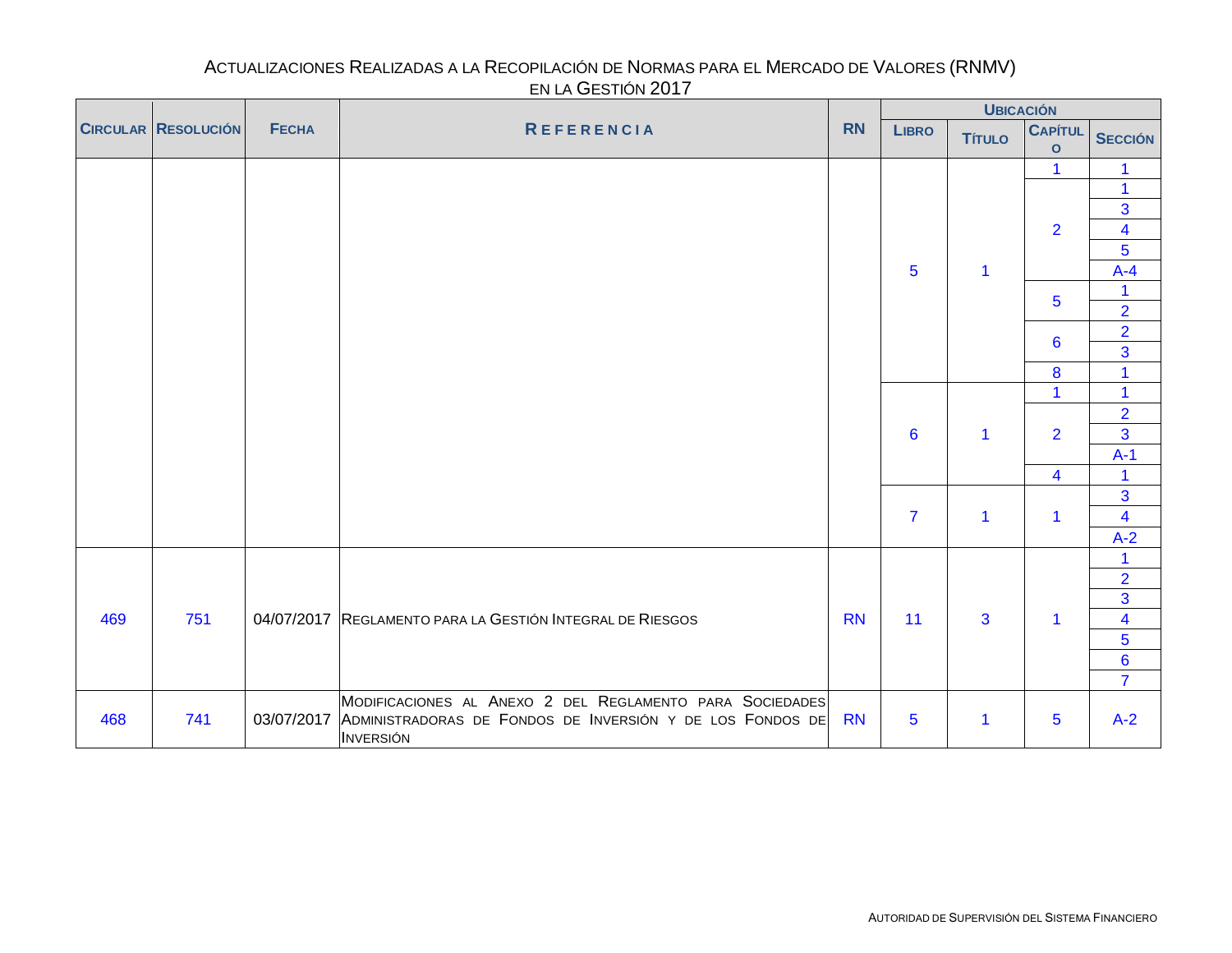#### ACTUALIZACIONES REALIZADAS A LA RECOPILACIÓN DE NORMAS PARA EL MERCADO DE VALORES (RNMV) EN LA GESTIÓN 2017  $\overline{\phantom{a}}$

<span id="page-14-0"></span>

|                 | <b>CIRCULAR RESOLUCIÓN</b> | <b>FECHA</b> | LITER OLUTION LUTT<br><b>REFERENCIA</b>                                                                                                       | <b>RN</b> |                | <b>UBICACIÓN</b> |                                                                                                                                                 |                                  |
|-----------------|----------------------------|--------------|-----------------------------------------------------------------------------------------------------------------------------------------------|-----------|----------------|------------------|-------------------------------------------------------------------------------------------------------------------------------------------------|----------------------------------|
|                 |                            |              |                                                                                                                                               |           | <b>LIBRO</b>   | <b>Título</b>    | <b>CAPÍTULO SECCIÓN</b>                                                                                                                         |                                  |
|                 |                            |              |                                                                                                                                               |           |                |                  | $\mathbf{1}$                                                                                                                                    | $\overline{2}$                   |
|                 |                            |              |                                                                                                                                               |           | $\overline{1}$ | $\mathbf{1}$     | $\overline{\mathbf{4}}$                                                                                                                         | $\mathbf{1}$<br>$\overline{3}$   |
|                 |                            |              |                                                                                                                                               |           |                |                  |                                                                                                                                                 | $\overline{\mathbf{4}}$<br>$A-6$ |
|                 |                            |              |                                                                                                                                               |           |                |                  | $6\phantom{a}$                                                                                                                                  | $\overline{3}$<br>$6\phantom{a}$ |
|                 |                            |              |                                                                                                                                               |           |                | $\mathbf{1}$     |                                                                                                                                                 | $\overline{1}$                   |
|                 |                            |              |                                                                                                                                               |           |                |                  |                                                                                                                                                 | $\mathbf{1}$                     |
|                 |                            |              |                                                                                                                                               |           |                |                  |                                                                                                                                                 | $\mathbf 1$<br>$\overline{2}$    |
|                 |                            |              |                                                                                                                                               |           |                |                  |                                                                                                                                                 | $\overline{3}$                   |
|                 |                            |              | REGLAMENTO DE AUDITORES INTERNOS Y MODIFICACIONES A LOS<br>REGLAMENTOS PARA AGENCIAS DE BOLSA, PARA BOLSAS DE VALORES, PARA                   |           |                | $\overline{2}$   | $\overline{2}$                                                                                                                                  | $\overline{\mathbf{4}}$          |
|                 |                            |              |                                                                                                                                               |           |                |                  |                                                                                                                                                 | 5                                |
|                 |                            |              | BOLSAS DE PRODUCTOS, PARA SOCIEDADES ADMINISTRADORAS DE FONDOS                                                                                |           |                |                  |                                                                                                                                                 | $6\phantom{a}$                   |
|                 |                            |              | DE INVERSIÓN Y DE LOS FONDOS DE INVERSIÓN, DE ENTIDADES DE DEPÓSITO                                                                           |           |                |                  |                                                                                                                                                 | $\overline{7}$                   |
| <b>ASFI-465</b> | 709                        |              | 28/06/2017 DE VALORES, COMPENSACIÓN Y LIQUIDACIÓN DE VALORES, DEL REGISTRO<br>DEL MERCADO DE VALORES Y PARA EL ENVÍO DE INFORMACIÓN PERIÓDICA | <b>RN</b> |                |                  |                                                                                                                                                 | $\overline{1}$<br>$\overline{1}$ |
|                 |                            |              |                                                                                                                                               |           |                |                  |                                                                                                                                                 | $\overline{2}$                   |
|                 |                            |              |                                                                                                                                               |           |                |                  |                                                                                                                                                 | $\overline{3}$                   |
|                 |                            |              |                                                                                                                                               |           | 4              |                  |                                                                                                                                                 | $\mathbf{1}$                     |
|                 |                            |              |                                                                                                                                               |           |                |                  |                                                                                                                                                 | $\overline{2}$                   |
|                 |                            |              |                                                                                                                                               |           |                |                  |                                                                                                                                                 | $\mathbf{1}$                     |
|                 |                            |              |                                                                                                                                               |           |                |                  | 3<br>$\overline{4}$<br>$\mathbf{1}$<br>$\overline{2}$<br>3<br>4<br>$\overline{5}$<br>$\overline{6}$<br>$\overline{7}$<br>$\boldsymbol{8}$<br>17 | $\overline{2}$                   |
|                 |                            |              |                                                                                                                                               |           |                | $\mathbf{3}$     |                                                                                                                                                 | $\mathbf{1}$                     |
|                 |                            |              |                                                                                                                                               |           |                |                  |                                                                                                                                                 | $\mathbf{1}$                     |
|                 |                            |              |                                                                                                                                               |           |                |                  |                                                                                                                                                 | $\mathbf{1}$<br>$\overline{2}$   |
|                 |                            |              |                                                                                                                                               |           |                |                  |                                                                                                                                                 | $\overline{3}$                   |
|                 |                            |              |                                                                                                                                               |           |                |                  |                                                                                                                                                 | $\overline{\mathbf{4}}$          |
|                 |                            |              |                                                                                                                                               |           |                |                  |                                                                                                                                                 | 5                                |
|                 |                            |              |                                                                                                                                               |           |                |                  |                                                                                                                                                 | $6\phantom{a}$                   |
|                 |                            |              |                                                                                                                                               |           |                |                  |                                                                                                                                                 | $\overline{2}$                   |
|                 |                            |              |                                                                                                                                               |           |                |                  |                                                                                                                                                 | $\overline{1}$                   |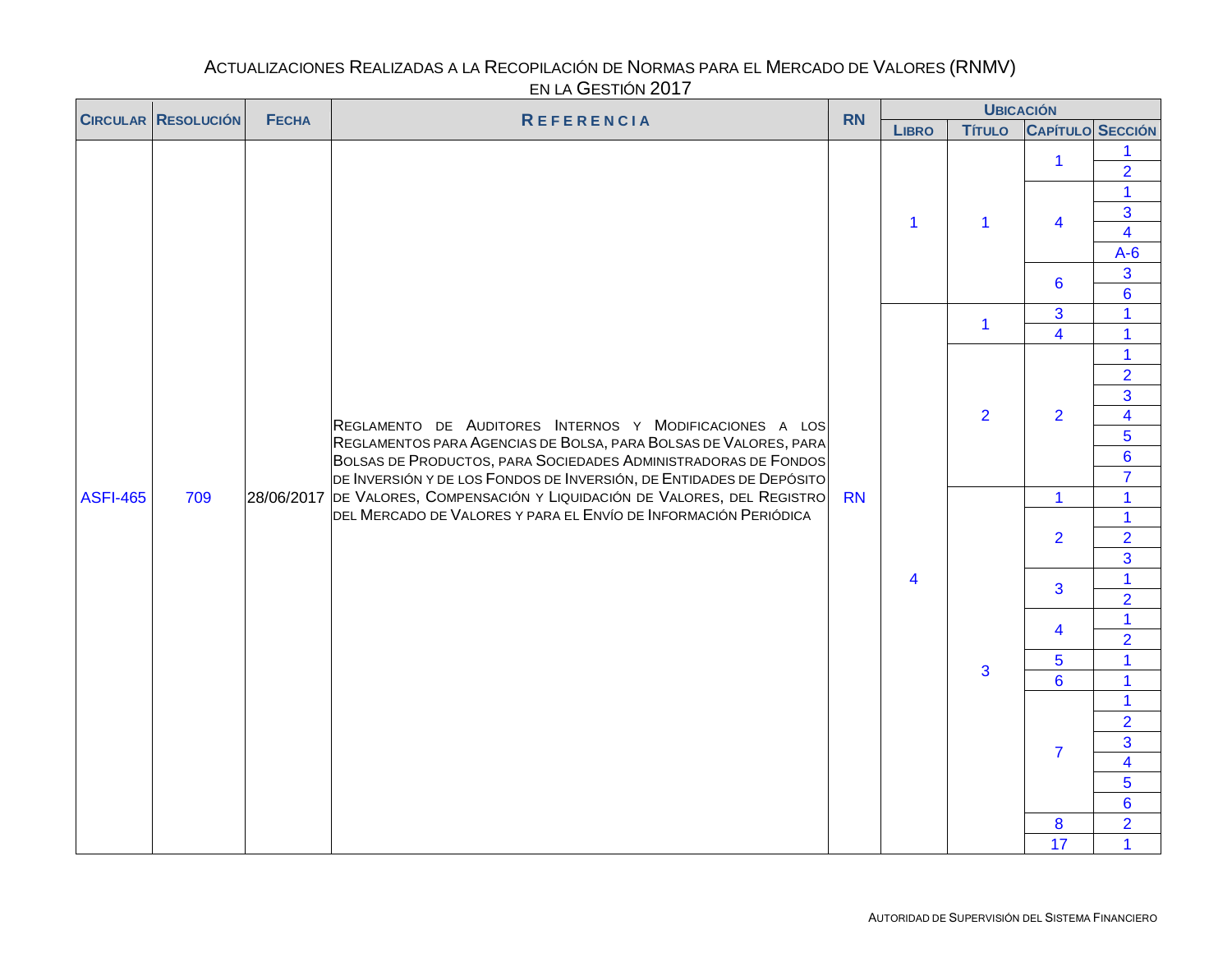<span id="page-15-0"></span>

|                 | <b>CIRCULAR RESOLUCIÓN</b> | <b>FECHA</b> | <b>REFERENCIA</b>                                                                                                                      | <b>RN</b> |                 | <b>UBICACIÓN</b> |                         |                                  |  |  |
|-----------------|----------------------------|--------------|----------------------------------------------------------------------------------------------------------------------------------------|-----------|-----------------|------------------|-------------------------|----------------------------------|--|--|
|                 |                            |              |                                                                                                                                        |           | <b>LIBRO</b>    | <b>Título</b>    | <b>CAPÍTULO SECCIÓN</b> |                                  |  |  |
|                 |                            |              |                                                                                                                                        |           |                 |                  | $\overline{2}$          | $\overline{2}$<br>$\overline{3}$ |  |  |
|                 |                            |              |                                                                                                                                        |           |                 |                  | $\overline{3}$          | $\mathbf{1}$                     |  |  |
|                 |                            |              |                                                                                                                                        |           |                 |                  |                         | $\mathbf{1}$                     |  |  |
|                 |                            |              |                                                                                                                                        |           |                 |                  |                         | $\overline{2}$                   |  |  |
|                 |                            |              |                                                                                                                                        |           |                 |                  |                         | $\overline{\mathbf{3}}$          |  |  |
|                 |                            |              |                                                                                                                                        |           | $5\phantom{1}$  | $\mathbf{1}$     |                         | $\overline{\mathbf{4}}$          |  |  |
|                 |                            |              |                                                                                                                                        |           |                 |                  | 5                       | 5                                |  |  |
|                 |                            |              |                                                                                                                                        |           |                 |                  |                         | $6\overline{6}$                  |  |  |
|                 |                            |              |                                                                                                                                        |           |                 |                  |                         | $\overline{7}$                   |  |  |
|                 |                            |              | REGLAMENTO DE AUDITORES INTERNOS Y MODIFICACIONES A LOS<br>REGLAMENTOS PARA AGENCIAS DE BOLSA, PARA BOLSAS DE VALORES, PARA            |           |                 |                  |                         | 8                                |  |  |
|                 |                            |              |                                                                                                                                        |           |                 |                  | 6                       | $\mathbf{1}$                     |  |  |
| <b>ASFI-465</b> | 709                        | 28/06/2017   | BOLSAS DE PRODUCTOS, PARA SOCIEDADES ADMINISTRADORAS DE FONDOS                                                                         | <b>RN</b> |                 |                  |                         | $\overline{2}$                   |  |  |
|                 |                            |              | DE INVERSIÓN Y DE LOS FONDOS DE INVERSIÓN, DE ENTIDADES DE DEPÓSITO<br>DE VALORES, COMPENSACIÓN Y LIQUIDACIÓN DE VALORES, DEL REGISTRO |           | 6               | $\mathbf{1}$     | $\overline{3}$          | $\mathbf{1}$                     |  |  |
|                 |                            |              | DEL MERCADO DE VALORES Y PARA EL ENVÍO DE INFORMACIÓN PERIÓDICA                                                                        |           |                 |                  |                         | $\overline{2}$                   |  |  |
|                 |                            |              |                                                                                                                                        |           | 10 <sup>°</sup> | $\mathbf{1}$     | $\mathbf{1}$            | $\overline{\mathbf{4}}$          |  |  |
|                 |                            |              |                                                                                                                                        |           |                 |                  |                         | $A-1$                            |  |  |
|                 |                            |              |                                                                                                                                        |           |                 |                  |                         | $\mathbf{1}$                     |  |  |
|                 |                            |              |                                                                                                                                        |           |                 |                  |                         | $\overline{2}$                   |  |  |
|                 |                            |              |                                                                                                                                        |           |                 |                  |                         | $\overline{\mathbf{3}}$          |  |  |
|                 |                            |              |                                                                                                                                        |           |                 |                  |                         | $\overline{4}$                   |  |  |
|                 |                            |              |                                                                                                                                        |           | 11              | $\overline{2}$   | $\mathbf{1}$            | 5                                |  |  |
|                 |                            |              |                                                                                                                                        |           |                 |                  |                         | $6\overline{6}$                  |  |  |
|                 |                            |              |                                                                                                                                        |           |                 |                  |                         | $\overline{7}$                   |  |  |
|                 |                            |              |                                                                                                                                        |           |                 |                  |                         | $A-1$                            |  |  |
|                 |                            |              |                                                                                                                                        |           |                 |                  |                         | $A - 2$                          |  |  |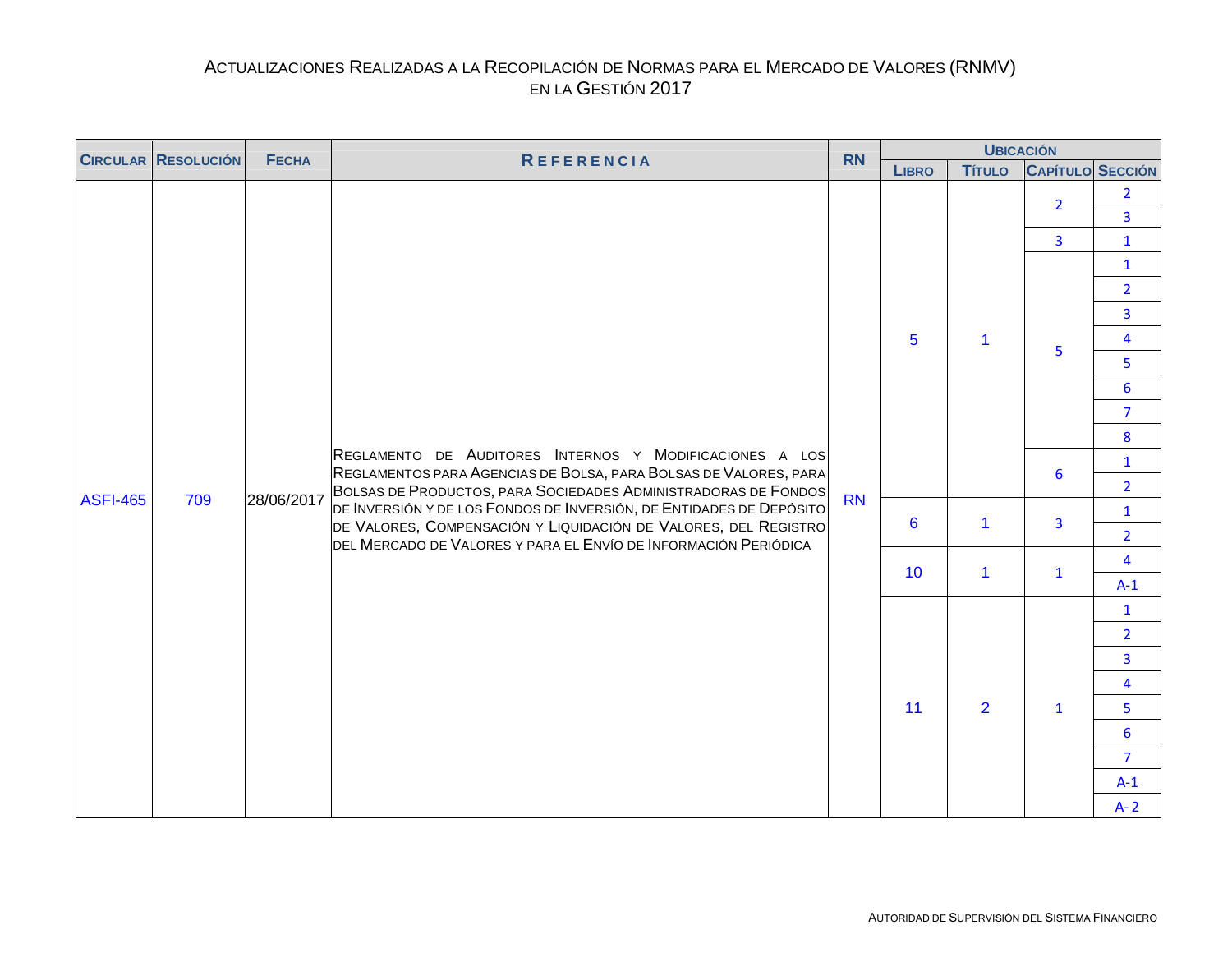<span id="page-16-0"></span>

|                 | <b>CIRCULAR RESOLUCIÓN</b> | <b>FECHA</b> | <b>REFERENCIA</b>                                                                                                                                                                                                                                                                                                        | <b>RN</b> |                | <b>UBICACIÓN</b>     |                         |                     |  |  |  |
|-----------------|----------------------------|--------------|--------------------------------------------------------------------------------------------------------------------------------------------------------------------------------------------------------------------------------------------------------------------------------------------------------------------------|-----------|----------------|----------------------|-------------------------|---------------------|--|--|--|
|                 |                            |              |                                                                                                                                                                                                                                                                                                                          |           | <b>LIBRO</b>   | <b>TÍTULO</b>        | <b>CAPÍTULO SECCIÓN</b> |                     |  |  |  |
| <b>ASFI-458</b> | 464                        |              | MODIFICACIONES AL REGLAMENTO PARA BANCOS<br>MÚLTIPLES, AL<br>REGLAMENTO PARA BANCOS PYME, AL REGLAMENTO PARA ENTIDADES<br>10/04/2017 FINANCIERAS DE VIVIENDA, AL REGLAMENTO PARA ENTIDADES FINANCIERAS<br>COMUNALES Y AL REGLAMENTO DE PUBLICIDAD, PROMOCIÓN Y MATERIAL<br><b>INFORMATIVO</b>                            | <b>RN</b> | 9              | $\blacktriangleleft$ | $\blacktriangleleft$    | $\overline{2}$      |  |  |  |
| <b>ASFI-452</b> | 328                        |              | MODIFICACIONES A LOS REGLAMENTOS PARA LA EMISIÓN DE TÍTULOS<br>VALORES REPRESENTATIVOS DE DEUDA, DE OBLIGACIONES SUBORDINADAS<br>10/03/2017 COMPUTABLES COMO PARTE DEL CAPITAL REGULATORIO DE LAS ENTIDADES<br>FINANCIERAS, PARA INSTITUCIONES FINANCIERAS DE DESARROLLO Y DEL<br><b>REGISTRO DEL MERCADO DE VALORES</b> | <b>RN</b> | $\mathbf 1$    | $\blacktriangleleft$ | $\overline{3}$          | 3<br>$A-3$          |  |  |  |
|                 |                            |              |                                                                                                                                                                                                                                                                                                                          |           | 3              | $\mathbf{1}$         | 8                       | $\mathbf 1$         |  |  |  |
|                 |                            |              |                                                                                                                                                                                                                                                                                                                          |           | $\overline{4}$ | 1                    | 9                       | 1<br>$\overline{2}$ |  |  |  |
|                 |                            |              |                                                                                                                                                                                                                                                                                                                          |           |                | 3                    | 3                       | 1                   |  |  |  |
|                 |                            |              |                                                                                                                                                                                                                                                                                                                          |           |                |                      | $\overline{4}$          | $\overline{2}$      |  |  |  |
|                 |                            |              |                                                                                                                                                                                                                                                                                                                          |           | 5              | $\mathbf 1$          | 5                       | $\overline{2}$      |  |  |  |
|                 |                            |              | MODIFICACIONES A LA "REGULACIÓN DE ENVÍO DE LA INFORMACIÓN<br>PERIÓDICA A SER PRESENTADA POR LAS BOLSAS DE VALORES, AGENCIAS                                                                                                                                                                                             |           |                |                      | 6                       | 3 <sup>1</sup>      |  |  |  |
| <b>ASFI-451</b> | 327                        | 10/03/2017   | DE BOLSA, SOCIEDADES ADMINISTRADORAS DE FONDOS DE INVERSIÓN Y<br>LAS ENTIDADES DE DEPÓSITO DE VALORES A LA ASFI" Y A REGLAMENTOS                                                                                                                                                                                         | <b>RN</b> | 6              | $\mathbf{1}$         | $\overline{7}$          | $\mathbf{1}$        |  |  |  |
|                 |                            |              | DE LA RECOPILACIÓN DE NORMAS PARA EL MERCADO DE VALORES                                                                                                                                                                                                                                                                  |           | $\overline{7}$ | $\mathbf{1}$         | $\mathbf{1}$            | 14                  |  |  |  |
|                 |                            |              |                                                                                                                                                                                                                                                                                                                          |           |                |                      |                         | 1                   |  |  |  |
|                 |                            |              |                                                                                                                                                                                                                                                                                                                          |           |                |                      |                         | $\overline{2}$      |  |  |  |
|                 |                            |              |                                                                                                                                                                                                                                                                                                                          |           |                |                      |                         | 3 <sup>5</sup>      |  |  |  |
|                 |                            |              |                                                                                                                                                                                                                                                                                                                          |           | 10             | $\blacktriangleleft$ | $\mathbf{1}$            | 4                   |  |  |  |
|                 |                            |              |                                                                                                                                                                                                                                                                                                                          |           |                |                      |                         | $A-1$               |  |  |  |
|                 |                            |              |                                                                                                                                                                                                                                                                                                                          |           |                |                      |                         | $A-2$               |  |  |  |
|                 |                            |              |                                                                                                                                                                                                                                                                                                                          |           |                |                      |                         | $A-3$               |  |  |  |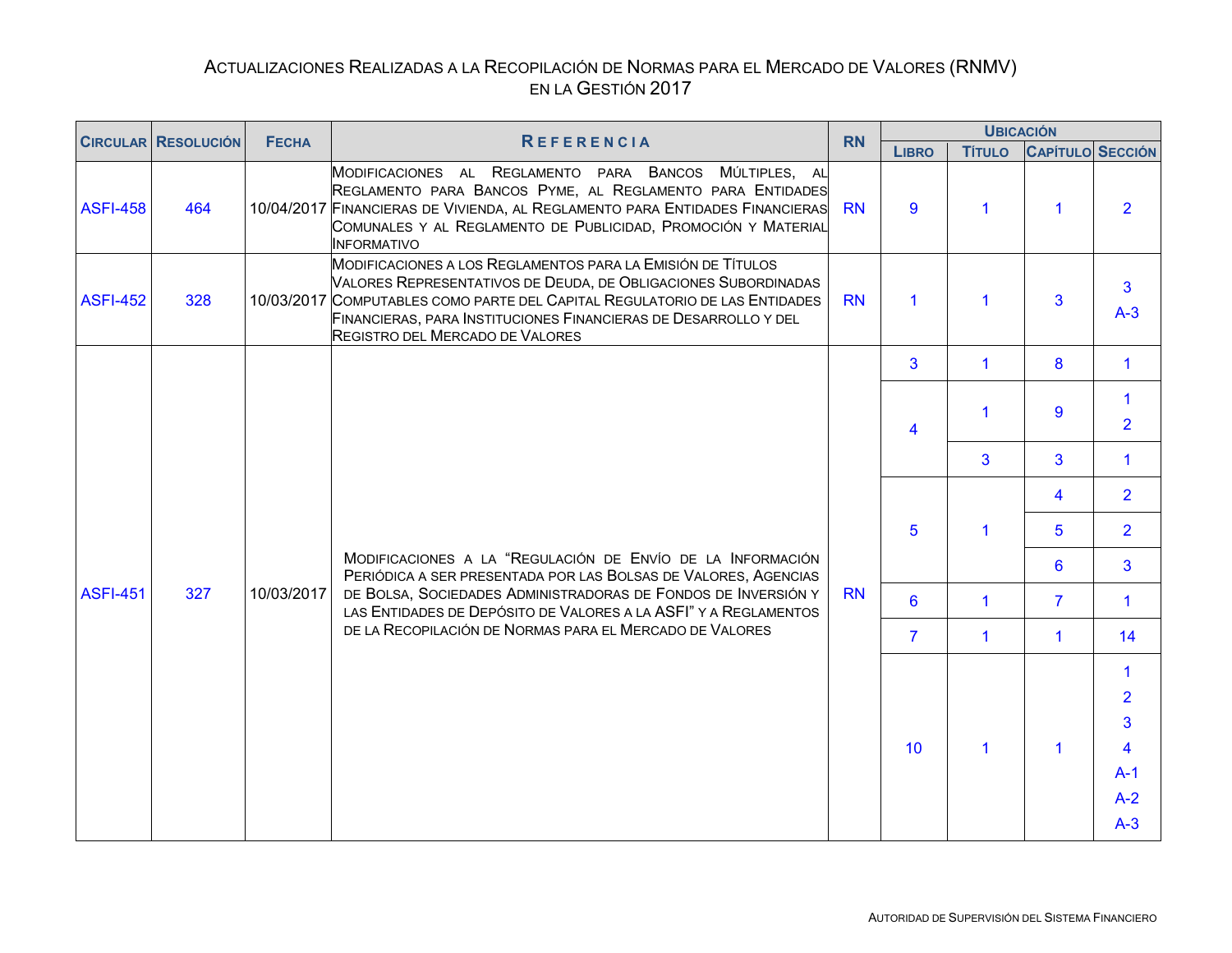<span id="page-17-0"></span>

|                 | <b>CIRCULAR RESOLUCIÓN</b> | <b>FECHA</b> | <b>REFERENCIA</b>                                                                                                         | <b>RN</b> |              | <b>UBICACIÓN</b> |                                                                                            |                                                      |
|-----------------|----------------------------|--------------|---------------------------------------------------------------------------------------------------------------------------|-----------|--------------|------------------|--------------------------------------------------------------------------------------------|------------------------------------------------------|
|                 |                            |              |                                                                                                                           |           | <b>LIBRO</b> | <b>TÍTULO</b>    |                                                                                            |                                                      |
| <b>ASFI-448</b> | 1239                       | 29/12/2016   | MODIFICACIONES AL REGLAMENTO PARA LA ADMINISTRACIÓN DE LA<br>CARTERA DE INVERSIONES DEL FONDO DE RENTA UNIVERSAL DE VEJEZ | <b>RN</b> | 5            | 3                | 1                                                                                          | $A-1$<br>$A-2$                                       |
| <b>ASFI-443</b> | 1234                       | 29/12/2016   | MODIFICACIÓN AL REGLAMENTO PARA AGENCIAS<br>DE BOLSA Y<br>REGLAMENTO PARA SOCIEDADES ADMINISTRADORAS DE FONDOS DE         | <b>RN</b> | 4            | 3                | 3                                                                                          | 1                                                    |
|                 |                            |              | <b>INVERSIÓN Y FONDOS DE INVERSIÓN</b>                                                                                    |           | 5            | 1                | <b>CAPÍTULO SECCIÓN</b><br>5<br>1<br>$\mathbf 1$<br>$\mathbf 1$<br>$\overline{\mathbf{1}}$ | $\overline{2}$                                       |
| <b>ASFI-442</b> | 1226                       | 28/12/2016   | MODIFICACIÓN AL REGLAMENTO PARA LA PUBLICIDAD, PROMOCIÓN Y<br><b>MATERIAL INFORMATIVO</b>                                 | <b>RN</b> | 9            | 1                |                                                                                            | $\overline{2}$<br>4                                  |
| <b>ASFI-433</b> | 1121                       | 29/11/2016   | MODIFICACIONES AL REGLAMENTO PARA LA GESTIÓN DE SEGURIDAD DE<br>LA <b>INFORMACIÓN</b>                                     | <b>RN</b> | 11           | 1                |                                                                                            | 14                                                   |
| <b>ASFI-415</b> | 796                        | 07/09/2016   | REGLAMENTO PARA LA ADMINISTRACIÓN DE LA CARTERA DE INVERSIONES<br>DEL FONDO DE RENTA UNIVERSAL DE VEJEZ                   | <b>RN</b> | 5            | 3                |                                                                                            | 1<br>$\overline{2}$<br>3<br>4<br>5<br>$A-1$<br>$A-2$ |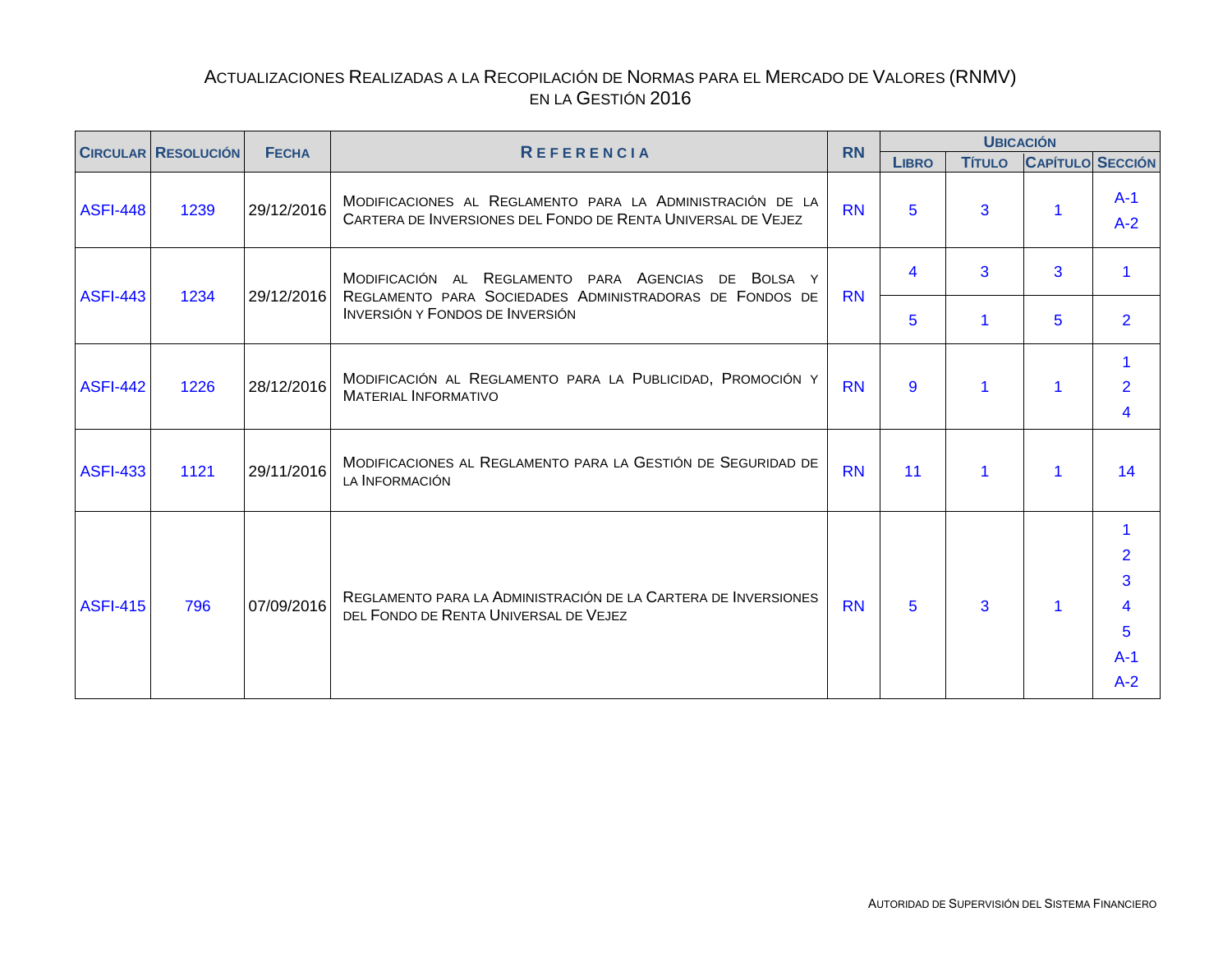<span id="page-18-0"></span>

|                 | <b>CIRCULAR RESOLUCIÓN</b> | <b>FECHA</b> | <b>REFERENCIA</b>                                                                                                                                                                                                                                   | <b>RN</b> |              | <b>UBICACIÓN</b>     |                         |                                                  |
|-----------------|----------------------------|--------------|-----------------------------------------------------------------------------------------------------------------------------------------------------------------------------------------------------------------------------------------------------|-----------|--------------|----------------------|-------------------------|--------------------------------------------------|
|                 |                            |              |                                                                                                                                                                                                                                                     |           | <b>LIBRO</b> | <b>TÍTULO</b>        | <b>CAPÍTULO SECCIÓN</b> |                                                  |
| <b>ASFI-414</b> | 773                        | 05/09/2016   | MODIFICACIONES AL REGLAMENTO PARA LA PARTICIPACIÓN DE<br>ENTIDADES DE INTERMEDIACIÓN FINANCIERA EN PROCESOS DE<br>TITULARIZACIÓN Y AL REGLAMENTO DE TITULARIZACIÓN                                                                                  | <b>RN</b> | 3            | 1                    | $\mathbf 1$             | $\overline{2}$                                   |
| <b>ASFI-405</b> | 654                        | 09/08/2016   | MODIFICACIONES A LOS REGLAMENTOS PARA EL REQUERIMIENTO DE<br>INFORMACIÓN SOLICITADA EN PROCESOS DE INVESTIGACIÓN DE DELITOS<br>DE CORRUPCIÓN, PARA AGENCIAS DE BOLSA Y PARA SOCIEDADES<br>ADMINISTRADORAS DE FONDOS DE INVERSIÓN Y DE LOS FONDOS DE | <b>RN</b> | 4            | 3                    | 3                       |                                                  |
|                 |                            |              | <b>INVERSIÓN</b>                                                                                                                                                                                                                                    |           | 5            | 1                    | 5                       | $\overline{2}$                                   |
|                 |                            |              |                                                                                                                                                                                                                                                     |           | 4            | 3                    | $\overline{9}$          | 3                                                |
|                 |                            |              |                                                                                                                                                                                                                                                     |           |              | 5                    | $\mathbf 1$             | $\blacktriangleleft$                             |
|                 |                            |              |                                                                                                                                                                                                                                                     |           | 5            | $\blacktriangleleft$ | 5                       | $\overline{2}$                                   |
| <b>ASFI-377</b> | 165                        | 15/03/2016   | MODIFICACIONES AL REGLAMENTO PARA PUBLICIDAD Y PROMOCIÓN EN EL<br><b>MERCADO DE VALORES</b>                                                                                                                                                         | <b>RN</b> |              | $\overline{2}$       | $\mathbf{1}$            | $A-1$                                            |
|                 |                            |              |                                                                                                                                                                                                                                                     |           |              |                      |                         | $\blacktriangleleft$<br>$\overline{2}$           |
|                 |                            |              |                                                                                                                                                                                                                                                     |           | 9            | $\blacktriangleleft$ | $\blacktriangleleft$    | 3                                                |
|                 |                            |              |                                                                                                                                                                                                                                                     |           |              |                      |                         | 4                                                |
|                 |                            |              |                                                                                                                                                                                                                                                     |           |              |                      |                         | 5                                                |
| <b>ASFI-372</b> | 075                        | 04/02/2016   | REGLAMENTACIÓN SOBRE BONOS PARTICIPATIVOS                                                                                                                                                                                                           | <b>RN</b> | $\mathbf{1}$ | 1                    | 10                      | $\blacktriangleleft$<br>$\overline{2}$<br>3<br>Δ |
|                 |                            |              |                                                                                                                                                                                                                                                     |           |              |                      |                         |                                                  |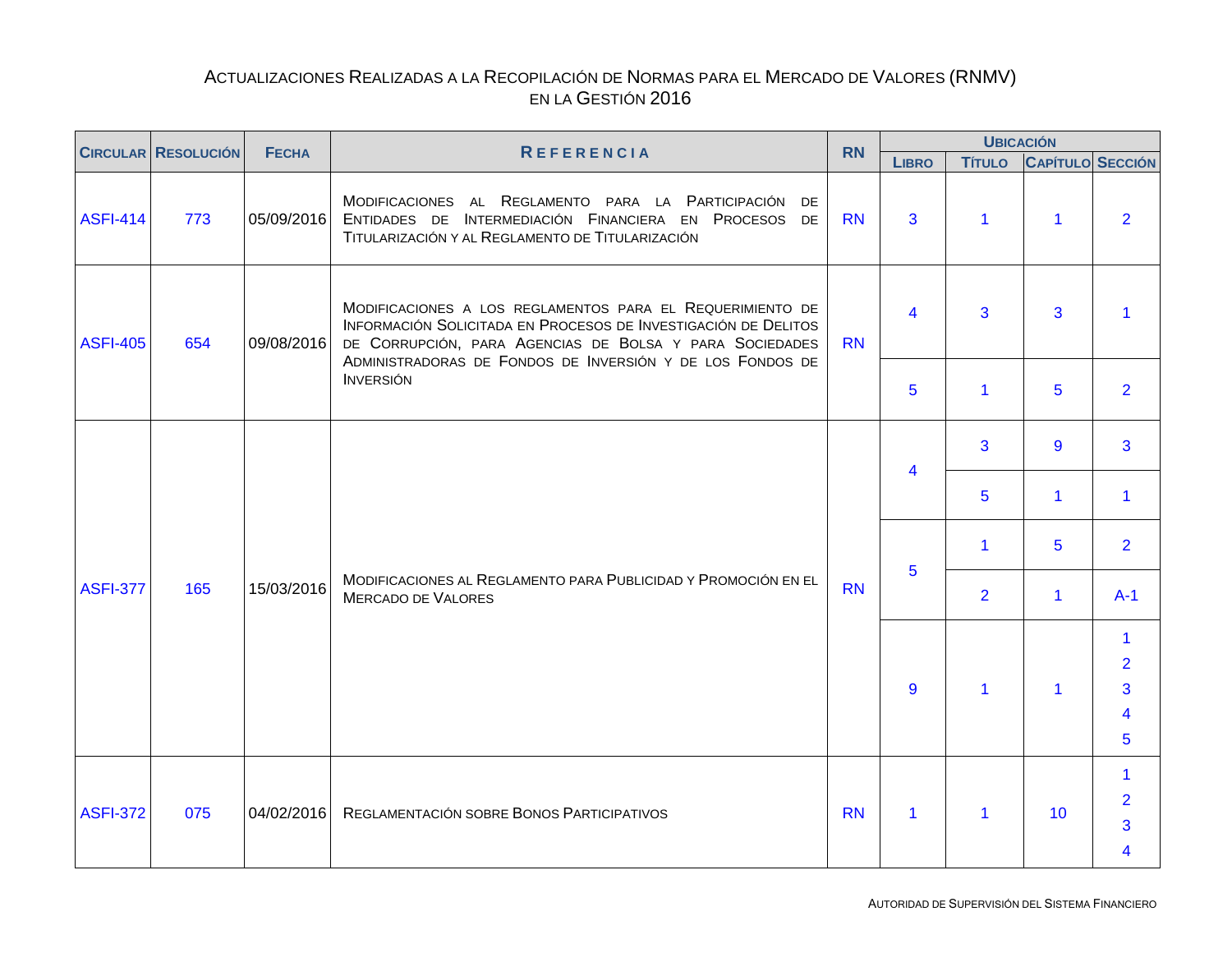<span id="page-19-0"></span>

| <b>CIRCULAR RESOLUCIÓN</b> | <b>FECHA</b> | <b>REFERENCIA</b> | <b>RN</b>                                                                                                           |           |                      | <b>UBICACIÓN</b> |                         |                                                                                                                             |
|----------------------------|--------------|-------------------|---------------------------------------------------------------------------------------------------------------------|-----------|----------------------|------------------|-------------------------|-----------------------------------------------------------------------------------------------------------------------------|
|                            |              |                   |                                                                                                                     |           | <b>LIBRO</b>         | <b>TÍTULO</b>    | <b>CAPÍTULO SECCIÓN</b> |                                                                                                                             |
| <b>ASFI-362</b>            | 1087         | 24/12/2015        | MODIFICACIÓN A LA METODOLOGÍA DE VALORACIÓN                                                                         | <b>RN</b> | 8                    | 1                | $\mathbf{1}$            | $A-1$                                                                                                                       |
| <b>ASFI-348</b>            | 938          | 10/11/2015        | MODIFICACIONES AL REGLAMENTO DE ASIGNACIÓN DE CLAVES                                                                | <b>RN</b> | $\blacktriangleleft$ | $\overline{2}$   | $\overline{2}$          | 1<br>$A-8$                                                                                                                  |
| <b>ASFI-336</b>            | 838          | 14/10/2015        | REGLAMENTO PARA LA GESTIÓN DE SEGURIDAD DE LA INFORMACIÓN                                                           | <b>RN</b> | 11                   | 1                | 1                       | 1<br>$\overline{2}$<br>3<br>4<br>5<br>$6\phantom{1}$<br>$\overline{7}$<br>8<br>$\overline{9}$<br>10<br>11<br>12<br>13<br>14 |
| <b>ASFI-332</b>            | 801          | 05/10/2015        | MODIFICACIONES AL REGLAMENTO PARA SOCIEDADES ADMINISTRADORAS<br>DE FONDOS DE INVERSIÓN Y DE LOS FONDOS DE INVERSIÓN | <b>RN</b> | 5                    | 1                | 5                       | $\overline{2}$                                                                                                              |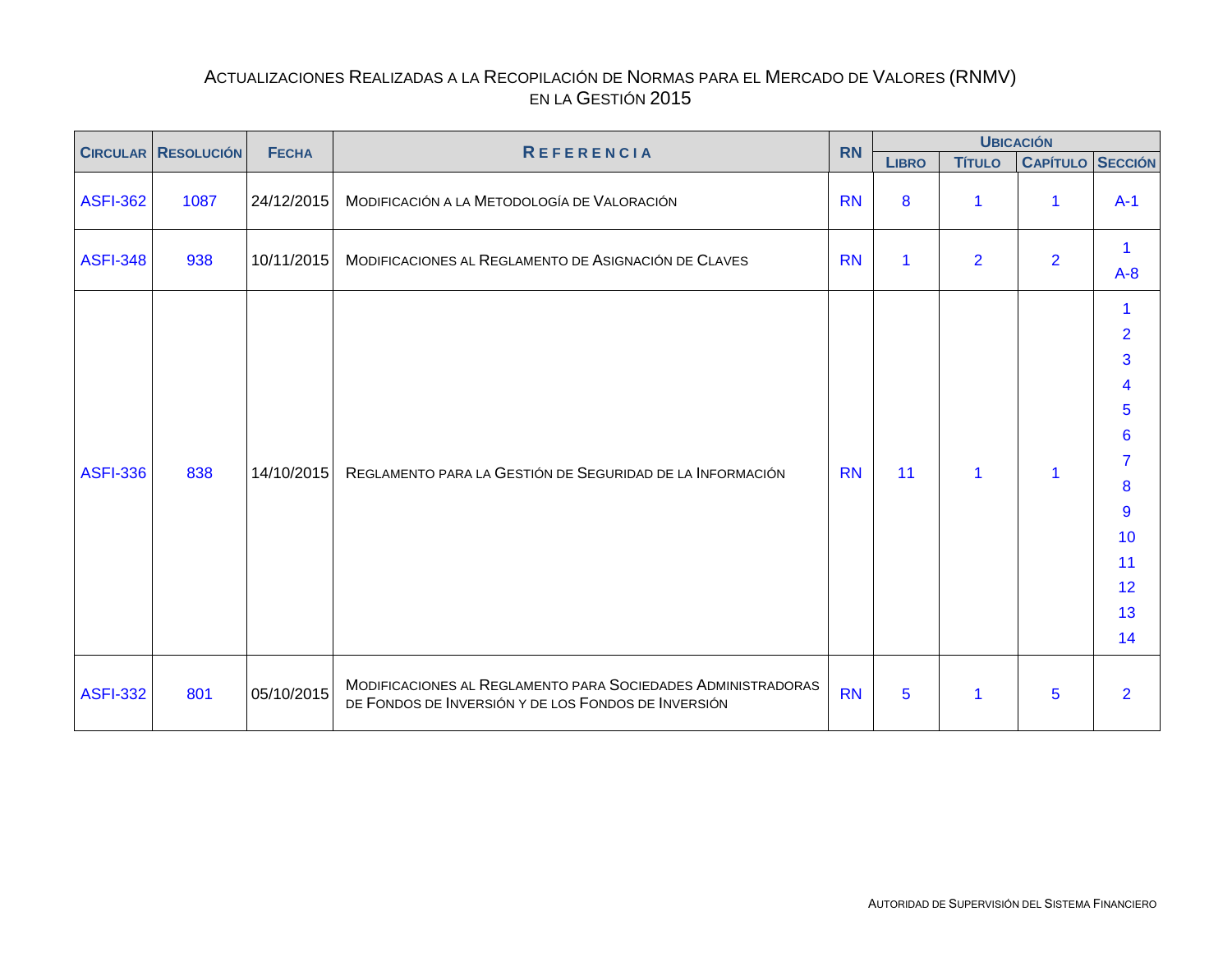<span id="page-20-0"></span>

|                 | <b>CIRCULAR RESOLUCIÓN</b> | <b>REFERENCIA</b><br><b>FECHA</b> | <b>RN</b>                                                                                                                                                                            |           | <b>UBICACIÓN</b>        |               |                         |                                        |  |
|-----------------|----------------------------|-----------------------------------|--------------------------------------------------------------------------------------------------------------------------------------------------------------------------------------|-----------|-------------------------|---------------|-------------------------|----------------------------------------|--|
|                 |                            |                                   |                                                                                                                                                                                      |           | <b>LIBRO</b>            | <b>Título</b> | <b>CAPÍTULO SECCIÓN</b> |                                        |  |
|                 |                            |                                   |                                                                                                                                                                                      |           |                         |               | 2 <sup>1</sup>          | 3                                      |  |
| <b>ASFI-327</b> | 754                        | 23/09/2015                        | MODIFICACIONES AL REGLAMENTO PARA SOCIEDADES ADMINISTRADORAS<br>DE FONDOS DE INVERSIÓN Y DE LOS FONDOS DE INVERSIÓN                                                                  | <b>RN</b> | 5                       |               | 5                       | $\overline{2}$<br>5                    |  |
|                 |                            |                                   |                                                                                                                                                                                      |           |                         |               | 6                       | $\blacktriangleleft$<br>$\overline{2}$ |  |
|                 |                            |                                   |                                                                                                                                                                                      |           |                         |               |                         | 3                                      |  |
| <b>ASFI-324</b> | 725                        | 11/09/2015                        | MODIFICACIONES AL REGLAMENTO DE ENTIDADES DE DEPÓSITO DE<br>VALORES, COMPENSACIÓN Y LIQUIDACIÓN DE VALORES                                                                           | <b>RN</b> | 6                       |               | 3                       |                                        |  |
| <b>ASFI-310</b> | 634                        | 17/08/2015                        | MODIFICACIONES AL REGLAMENTO PARA LA TRANSACCIÓN DE CUPONES<br>DE BONOS                                                                                                              | <b>RN</b> | 4                       | 3             | 16                      | $\overline{2}$<br>3<br>4               |  |
| <b>ASFI-305</b> | 494                        | 29/06/2015                        | MODIFICACIONES AL REGLAMENTO DEL REGISTRO DEL MERCADO DE                                                                                                                             | <b>RN</b> | $\mathbf{1}$            | 1             | $\blacktriangleleft$    | 1                                      |  |
|                 |                            |                                   | <b>VALORES</b>                                                                                                                                                                       |           |                         |               | 6                       | -1                                     |  |
| <b>ASFI-304</b> | 493                        | 26/06/2015                        | MODIFICACIONES AL REGLAMENTO PARA LA TRANSACCIÓN DE CUPONES                                                                                                                          | <b>RN</b> | $\overline{\mathbf{4}}$ | 3             | 16                      | 1<br>$\overline{2}$<br>3<br>4          |  |
| <b>ASFI-299</b> | 401                        | 29/05/2015                        | MODIFICACIÓN DE LA DENOMINACIÓN DE "DIRECTOR EJECUTIVO" POR<br>"DIRECTORA GENERAL EJECUTIVA O DIRECTOR GENERAL EJECUTIVO" EN<br>LA RECOPILACIÓN DE NORMAS PARA EL MERCADO DE VALORES | <b>RN</b> |                         |               |                         |                                        |  |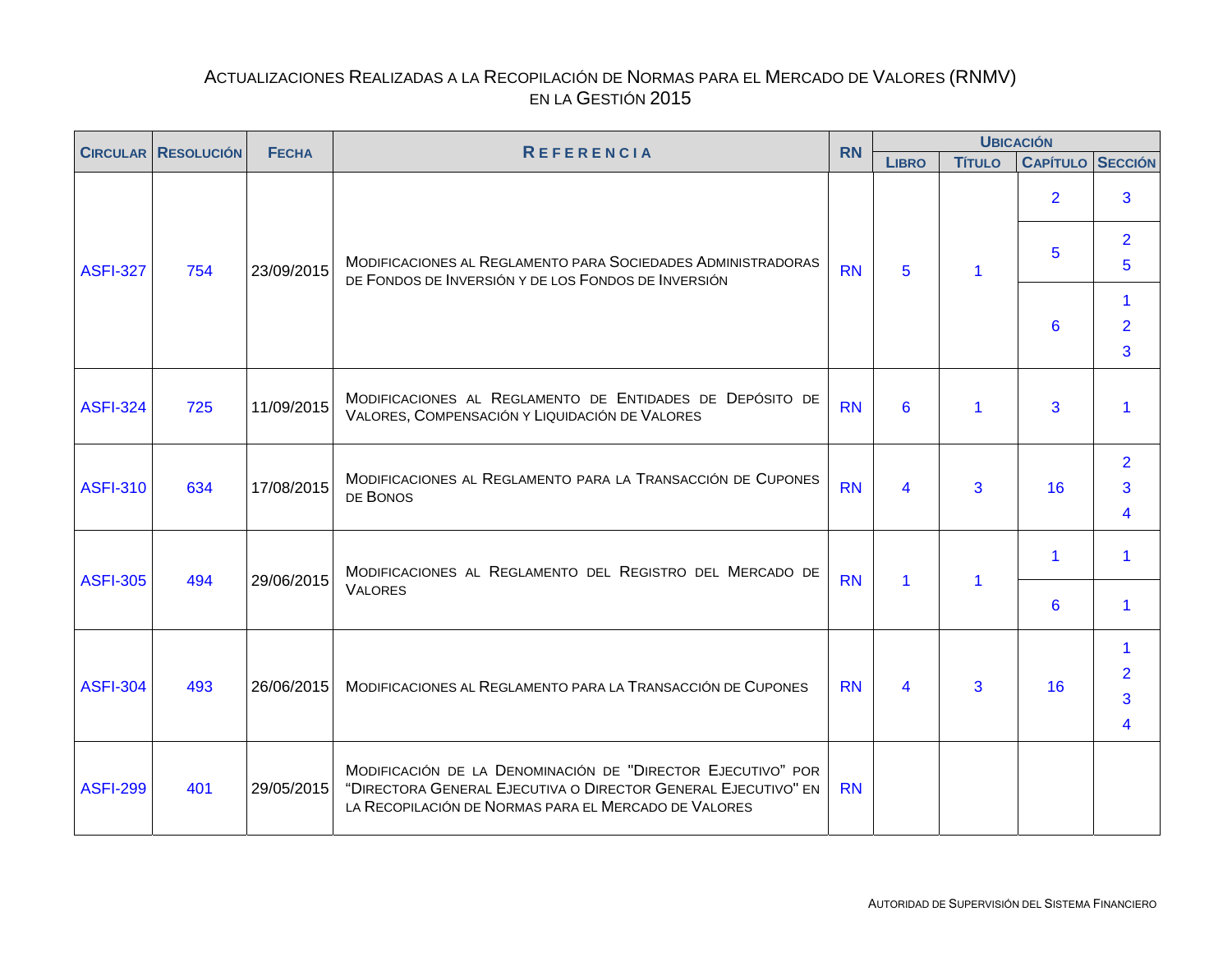<span id="page-21-0"></span>

| <b>CIRCULAR RESOLUCIÓN</b> |  | <b>FECHA</b> | <b>REFERENCIA</b>                                    | <b>RN</b>                                                                                                                     |              | <b>UBICACIÓN</b> |                         |                |
|----------------------------|--|--------------|------------------------------------------------------|-------------------------------------------------------------------------------------------------------------------------------|--------------|------------------|-------------------------|----------------|
|                            |  |              |                                                      |                                                                                                                               | <b>LIBRO</b> | <b>TÍTULO</b>    | <b>CAPÍTULO SECCIÓN</b> |                |
|                            |  |              |                                                      |                                                                                                                               |              |                  |                         |                |
| <b>ASFI-278</b>            |  |              |                                                      |                                                                                                                               |              |                  | $\overline{2}$          | $\overline{2}$ |
|                            |  |              |                                                      |                                                                                                                               |              |                  | 3                       | $\overline{2}$ |
|                            |  | 928          | 05/12/2014                                           | MODIFICACIONES AL REGLAMENTO DE ENTIDADES DE DEPÓSITO DE<br>VALORES, COMPENSACIÓN Y LIQUIDACIÓN DE VALORES, CONTENIDO EN   RN |              | $6\overline{6}$  |                         | 4              |
|                            |  |              | LA RECOPILACIÓN DE NORMAS PARA EL MERCADO DE VALORES |                                                                                                                               |              |                  |                         |                |
|                            |  |              |                                                      |                                                                                                                               |              |                  | $5^{\circ}$             | $\overline{2}$ |
|                            |  |              |                                                      |                                                                                                                               |              |                  |                         | $\overline{3}$ |
|                            |  |              |                                                      |                                                                                                                               |              |                  |                         | 4              |
|                            |  |              |                                                      |                                                                                                                               |              |                  | $6\phantom{1}6$         |                |
|                            |  |              |                                                      |                                                                                                                               |              |                  | 9                       |                |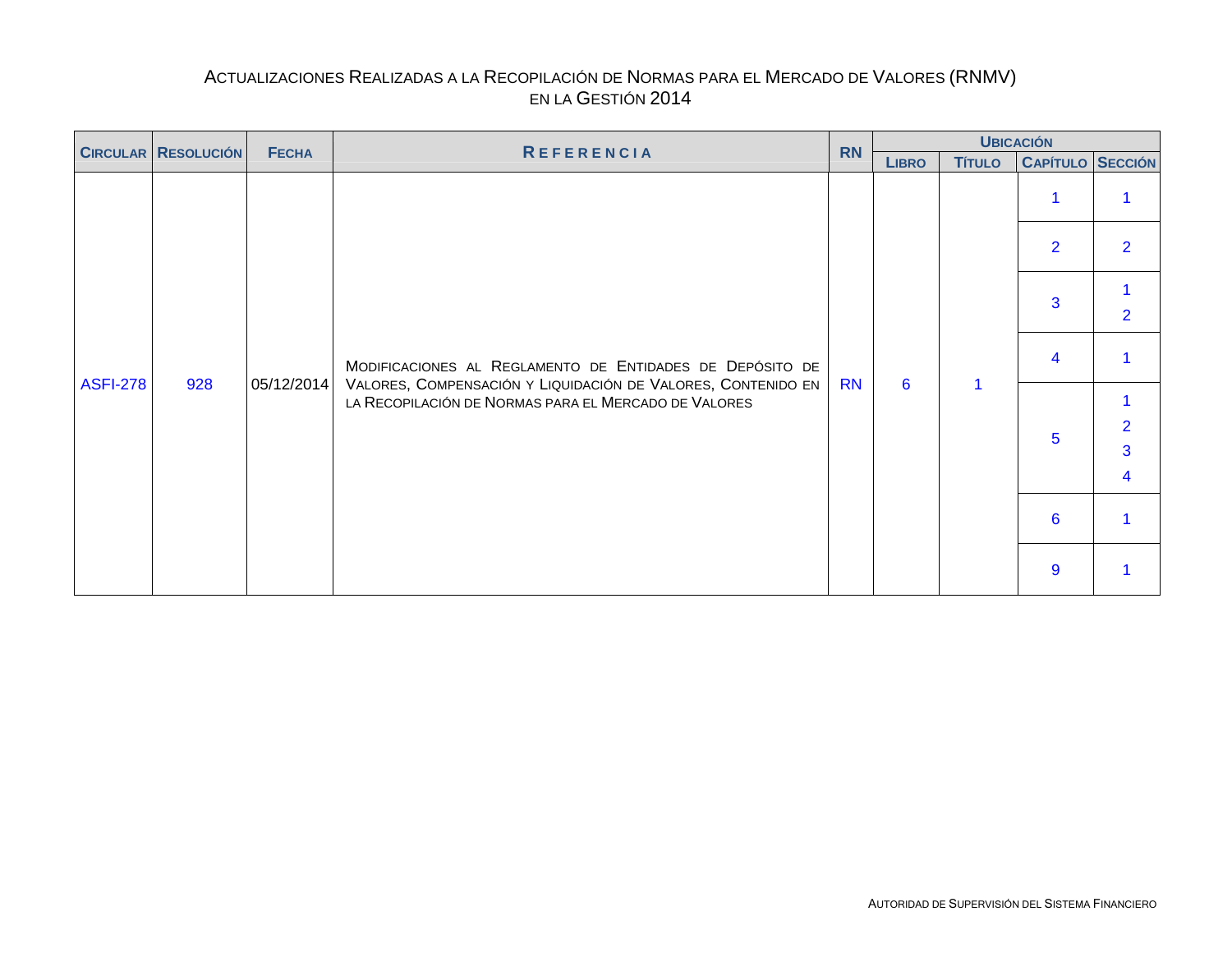<span id="page-22-0"></span>

|                 | <b>CIRCULAR RESOLUCIÓN</b> | <b>FECHA</b> | <b>REFERENCIA</b>                                                                                                                                                                                  |           | <b>RN</b>               |                      | <b>UBICACIÓN</b>        |                      |
|-----------------|----------------------------|--------------|----------------------------------------------------------------------------------------------------------------------------------------------------------------------------------------------------|-----------|-------------------------|----------------------|-------------------------|----------------------|
|                 |                            |              |                                                                                                                                                                                                    |           | <b>LIBRO</b>            | <b>Título</b>        | <b>CAPÍTULO SECCIÓN</b> |                      |
|                 |                            |              |                                                                                                                                                                                                    |           |                         |                      | $\mathbf 1$             | $\mathbf{1}$         |
|                 |                            |              |                                                                                                                                                                                                    |           |                         | $\mathbf{1}$         | 5                       | $\mathbf{1}$         |
|                 |                            |              |                                                                                                                                                                                                    |           |                         |                      | $\overline{7}$          | $\blacktriangleleft$ |
| <b>ASFI-248</b> |                            |              |                                                                                                                                                                                                    |           | $\overline{\mathbf{4}}$ |                      | 3                       | $\mathbf{1}$         |
|                 |                            |              | MODIFICACIÓN A LOS REGLAMENTOS PARA "BOLSAS DE VALORES",                                                                                                                                           |           |                         | 3                    | $\overline{2}$          | $A-2$<br>$A-3$       |
|                 | 454                        | 27/06/2014   | "AGENCIAS DE BOLSA", "SOCIEDADES ADMINISTRADORAS DE FONDOS DE<br>INVERSIÓN Y DE LOS FONDOS DE INVERSIÓN", "ENTIDADES DE DEPÓSITO<br>DE VALORES, COMPENSACIÓN Y LIQUIDACIÓN DE VALORES" Y "DIFUSIÓN | <b>RN</b> |                         |                      | $\overline{7}$          | 2 <sup>1</sup>       |
|                 |                            |              | Y ACTUALIZACIÓN DE NORMATIVA PARA EL MERCADO DE VALORES",<br>CONTENIDOS EN LA RECOPILACIÓN DE NORMAS PARA EL MERCADO DE<br><b>VALORES</b>                                                          |           | $5\phantom{1}$          | $\mathbf 1$          | $\overline{4}$          | 2 <sup>1</sup>       |
|                 |                            |              |                                                                                                                                                                                                    |           |                         |                      | 5                       | $\overline{2}$       |
|                 |                            |              |                                                                                                                                                                                                    |           |                         |                      | $\mathbf{1}$            | $\mathbf{1}$         |
|                 |                            |              |                                                                                                                                                                                                    |           | 6                       | $\blacktriangleleft$ | 3                       | 1                    |
|                 |                            |              |                                                                                                                                                                                                    |           |                         |                      | $6\phantom{a}$          | 1                    |
|                 |                            |              |                                                                                                                                                                                                    |           | 10                      | $\overline{2}$       | $\mathbf{1}$            | 2 <sup>1</sup>       |
| <b>ASFI-247</b> | 453                        | 27/06/2014   | MODIFICACIÓN A LA METODOLOGÍA DE VALORACIÓN, CONTENIDA EN LA<br>RECOPILACIÓN DE NORMAS PARA EL MERCADO DE VALORES                                                                                  | <b>RN</b> | 8                       | 1                    | $\mathbf{1}$            | $A-1$                |